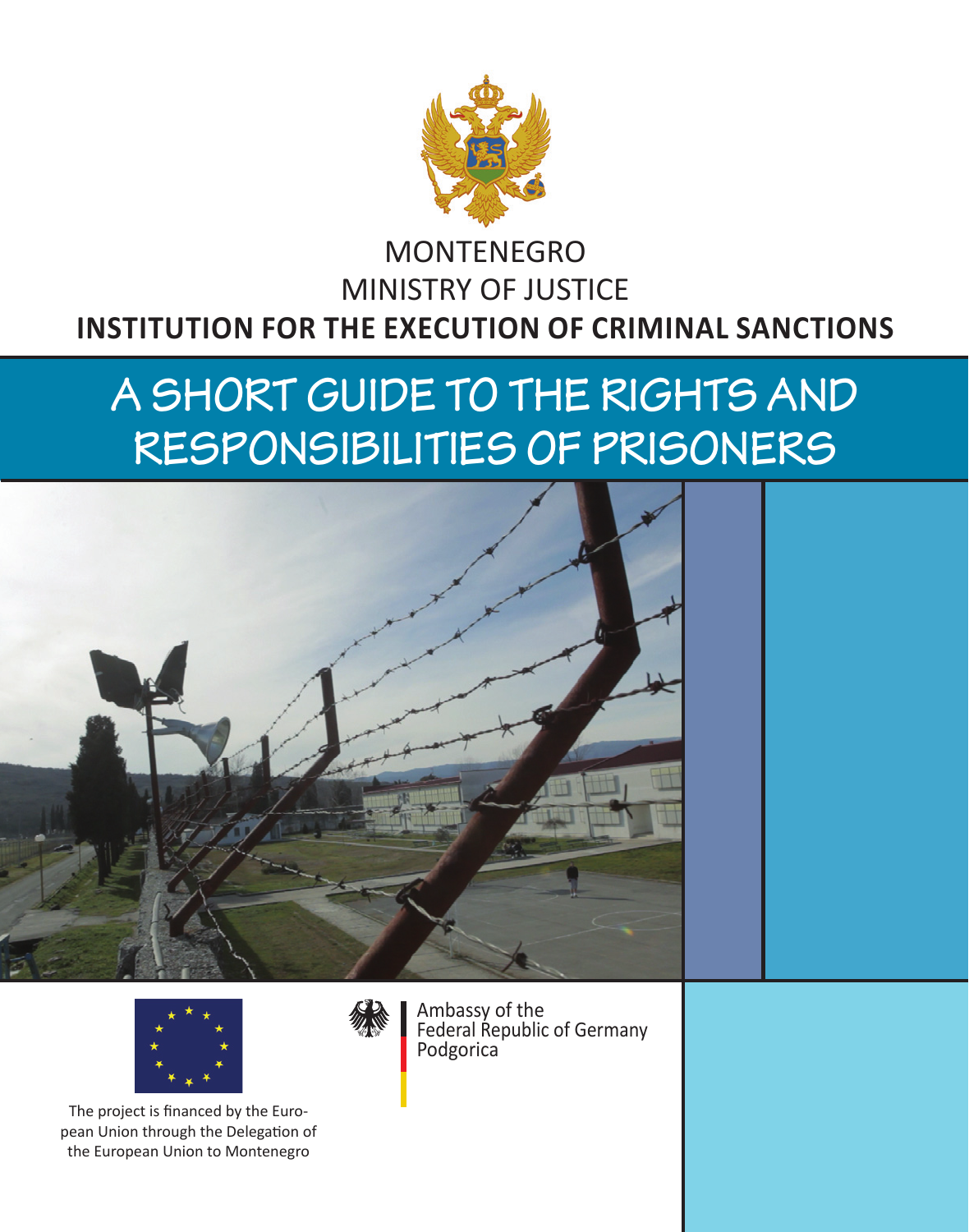This publication was created in cooperation with the Ministry of Justice - Institution for the Execution of Criminal Sanctions, within the project *Monitoring Respect for Human Rights in Closed Institutions in Montenegro*, implemented by Human Rights Action, as the project leader, together with Centre for Civic Education (CCE), Centre for Anti-Discrimination EQUISTA and Women's Safe House.

The publication was produced with financial assistance of the European Union, through the Delegation of the European Union in Montenegro and the Embassy of the Federal Republic of Germany in Podgorica. The content of the publication is the sole responsibility of Human Rights Action and does not reflect the views of the donors.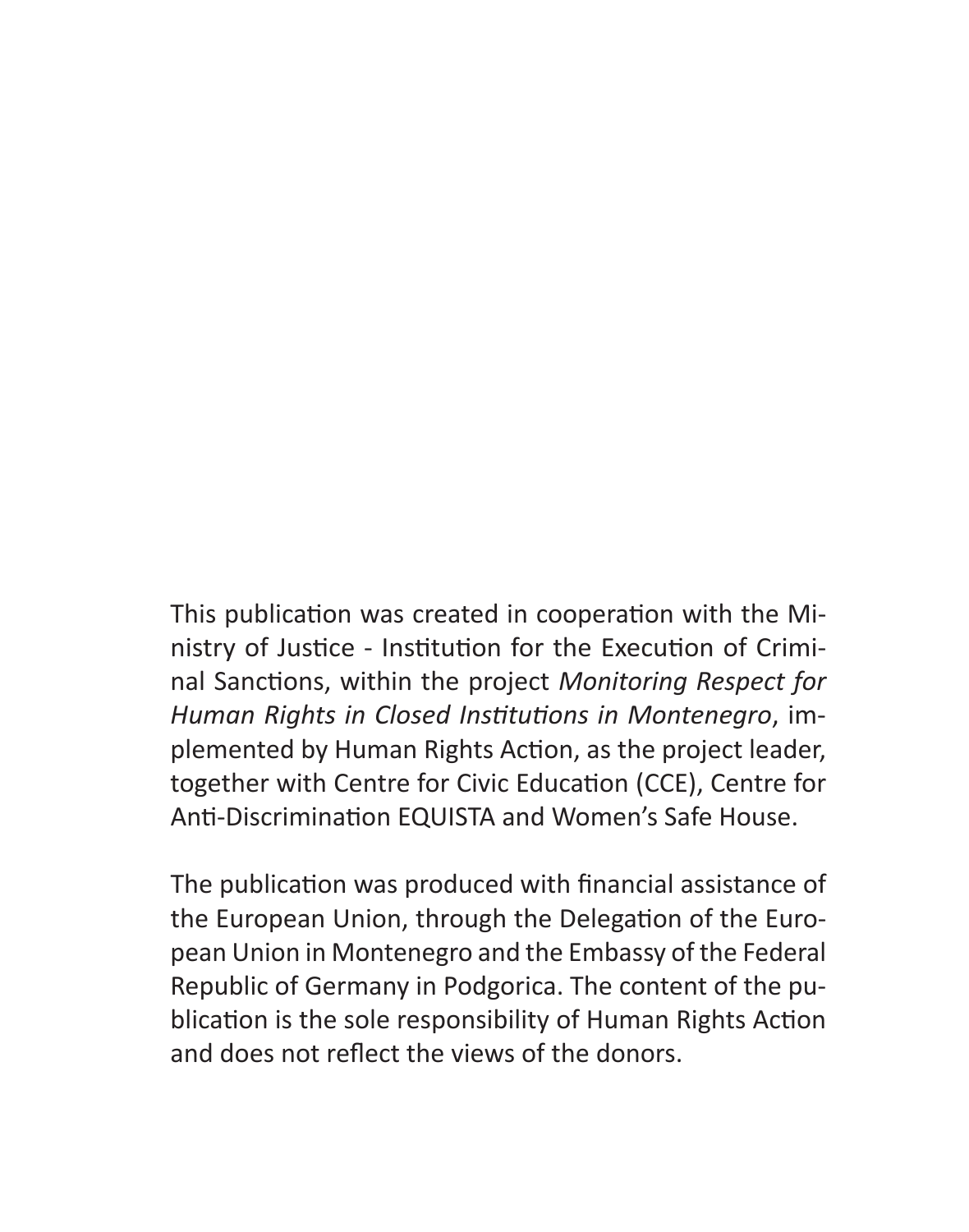# **A short guide to the rights and responsibilities of prisoners**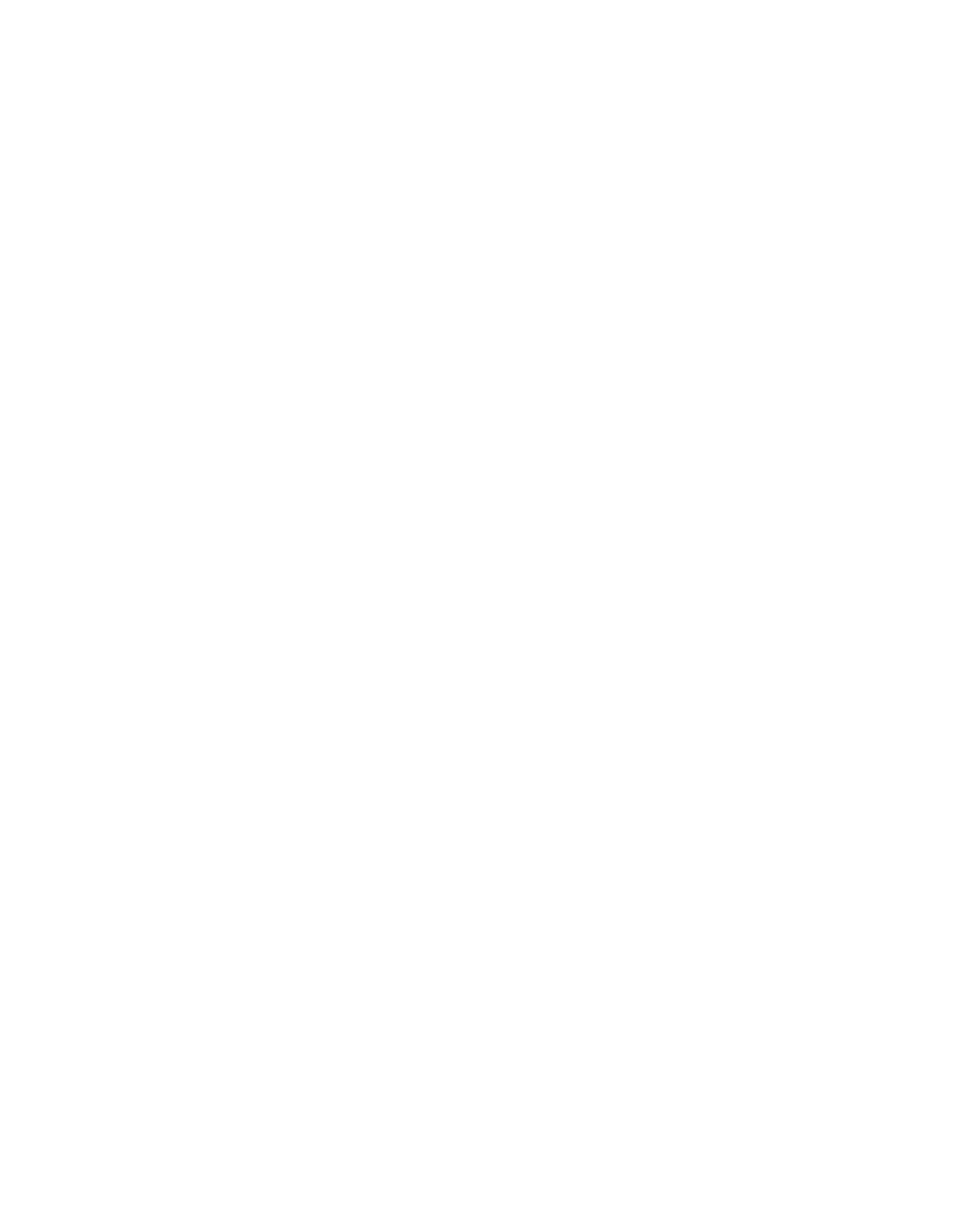## **A short guide to the rights and responsibilities of prisoners**

The purpose of this guide is to introduce you to your basic rights and responsibilities. The term prisoner includes persons who have been convicted, punished for a misdemeanour offence or detained, therefore, all persons deprived of their liberty and placed in prison on the basis of a decision of a state agency.

Basic rights and responsibilities of prisoners are determined by following regulations:

- the Law on the Execution of Criminal Sanctions and the House Rules for the enforcement of prison sentences at the Institution for the Execution of Criminal Sanctions (IECS) - *for convicted persons*;
- the Criminal Procedure Code and the Rules on a detailed manner of the enforcement of custody - *for detained persons*;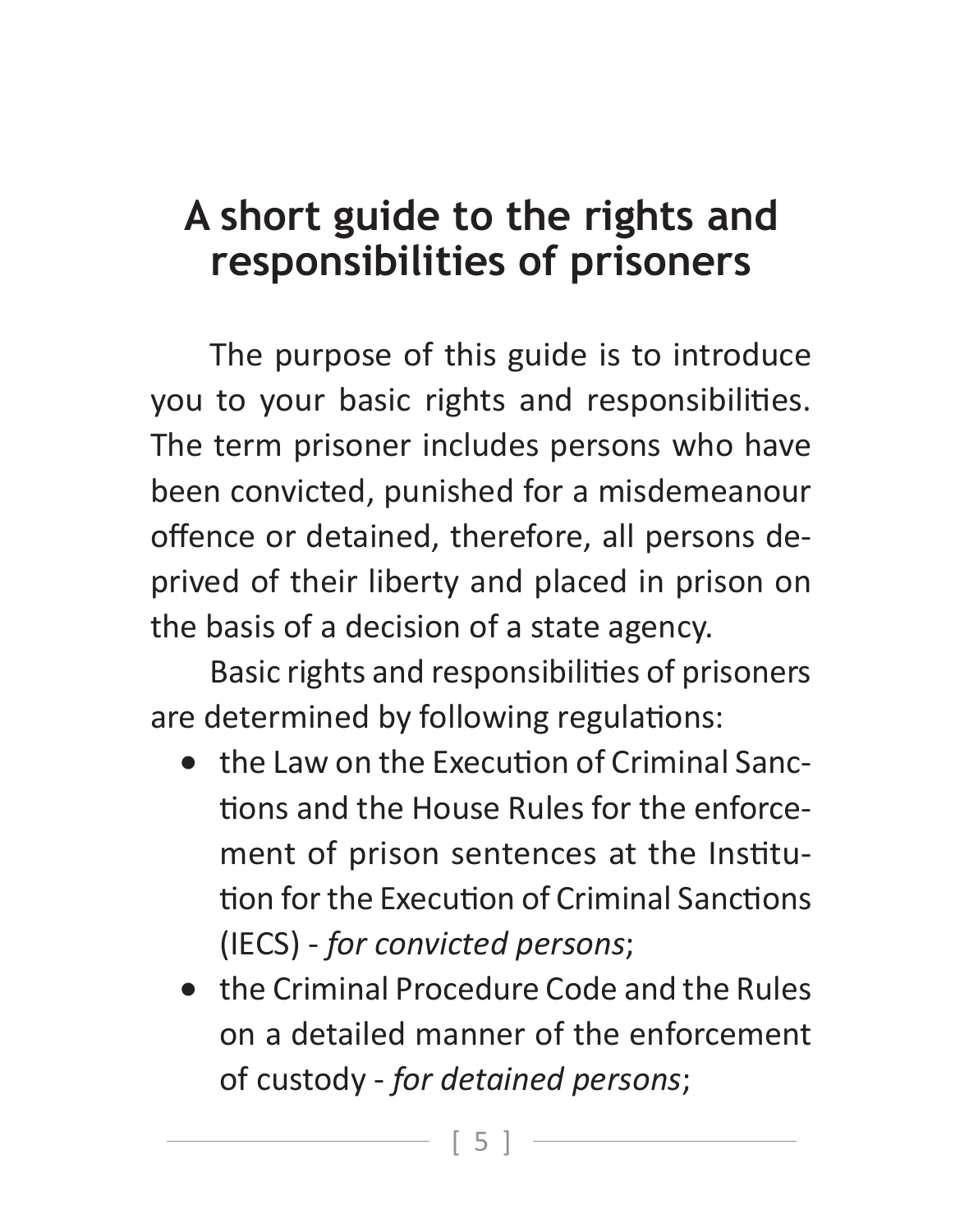• The Law on the Treatment of Juveniles in Criminal Proceedings.

These regulations, as well as the Criminal Code, the Law on the Protector of Human Rights and Freedoms of Montenegro and the Rules of Procedure of the Protector of Human Rights and Freedoms of Montenegro must be made available to all persons deprived of liberty.

IMPORTANT: Prisoners have the right to request assistance of a lawyer in relation with the exercise of their rights in prison. The prison is obliged to provide them with legal assistance in terms of taking the necessary actions to protect their rights, especially if related to the treatment and living conditions inprison. Therefore, all inmates may address prison legal department in order to obtain legal assistance.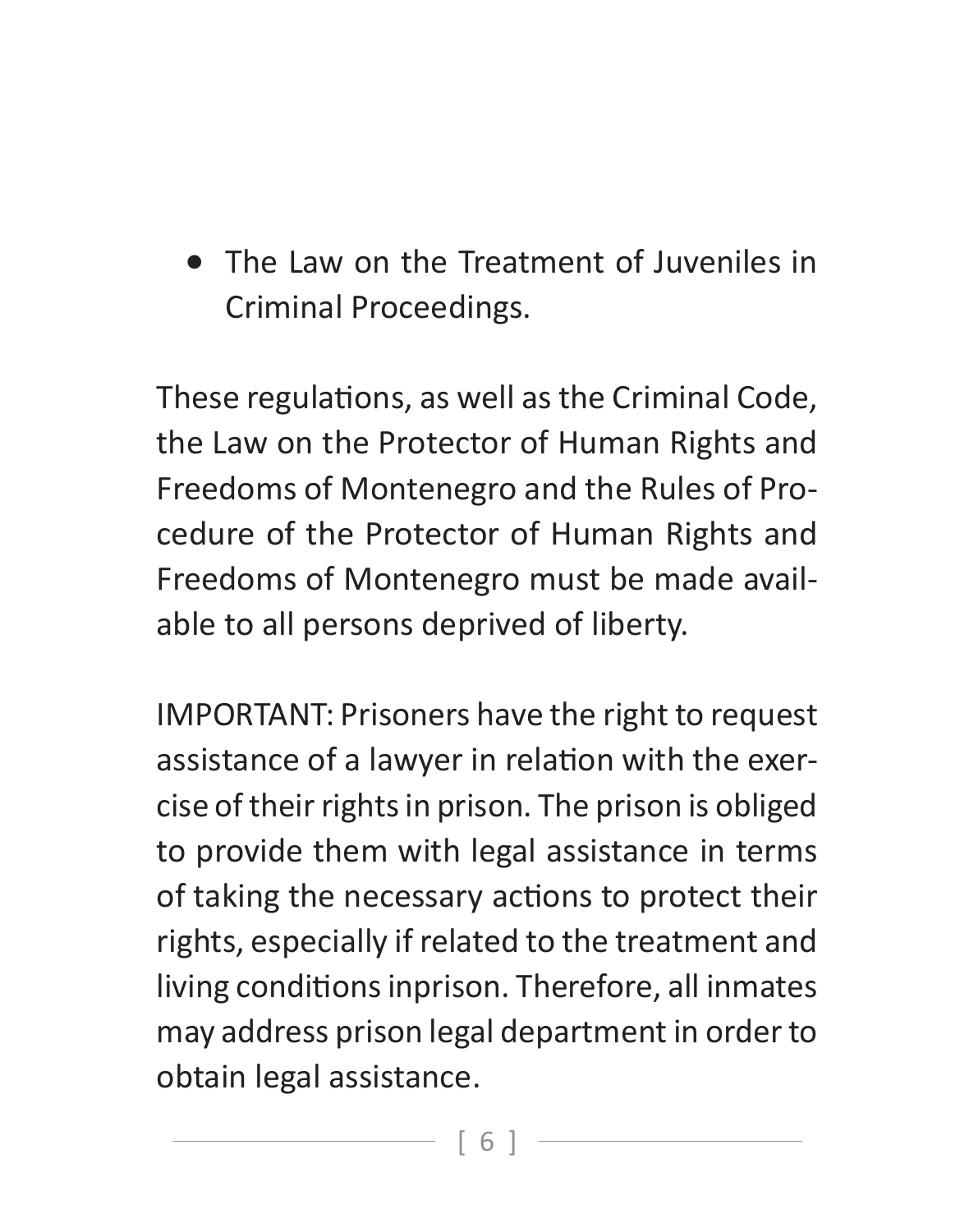## TABLE OF CONTENTS

| Prohibition of ill-treatment  11              |  |
|-----------------------------------------------|--|
|                                               |  |
| Admission to the Institution <b>Manual</b> 13 |  |
| Living conditions in the Institution  15      |  |
|                                               |  |
|                                               |  |
|                                               |  |
| Stay in the fresh air <b>Manual</b> 19        |  |
|                                               |  |
| Visits 20                                     |  |
|                                               |  |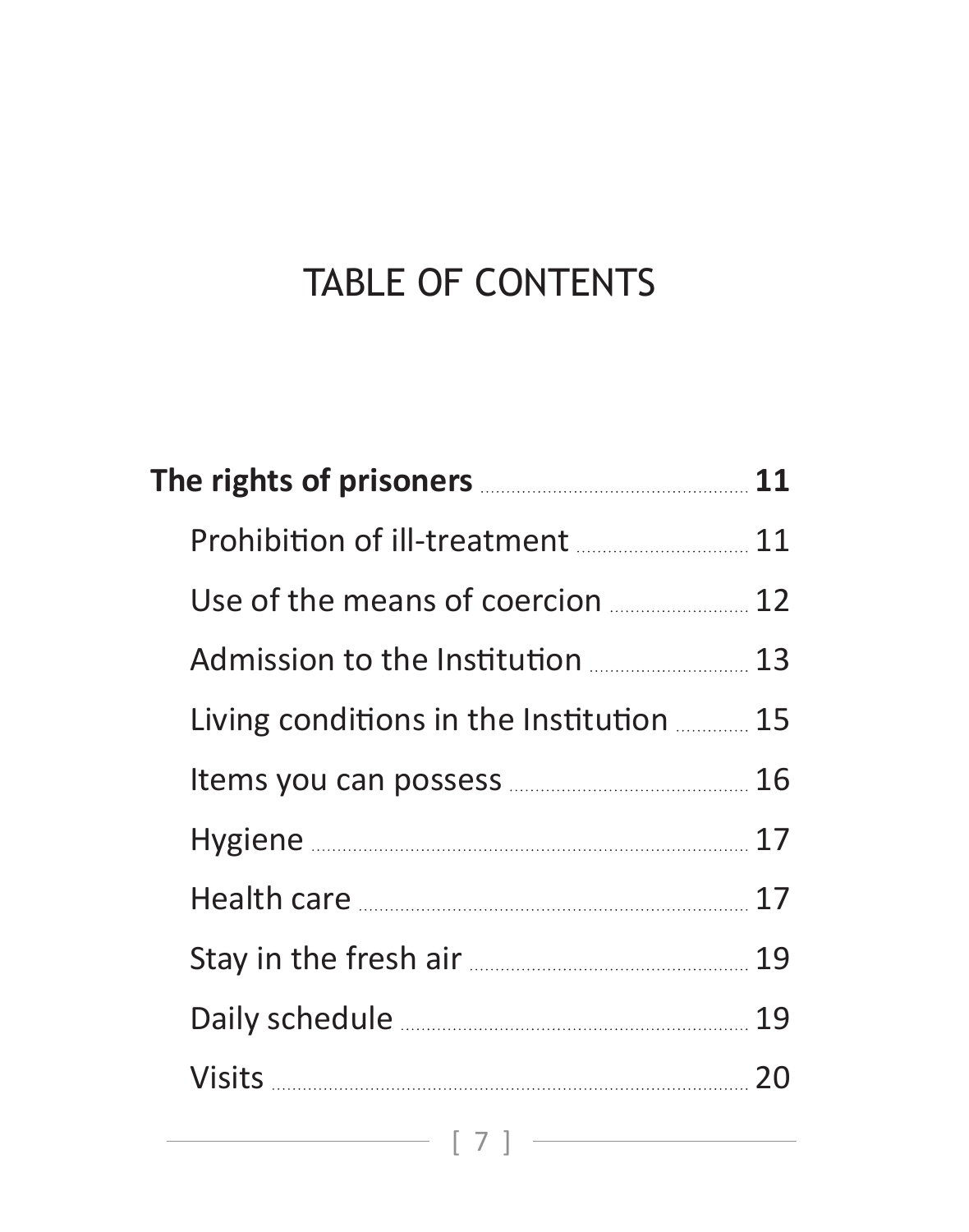| Library 25                                                                            |  |
|---------------------------------------------------------------------------------------|--|
| Accommodation of specific groups of<br>prisoners and their treatment <b>manual</b> 26 |  |
|                                                                                       |  |
|                                                                                       |  |
|                                                                                       |  |
|                                                                                       |  |
| Special measures <b>Manual According to 28</b>                                        |  |
|                                                                                       |  |
|                                                                                       |  |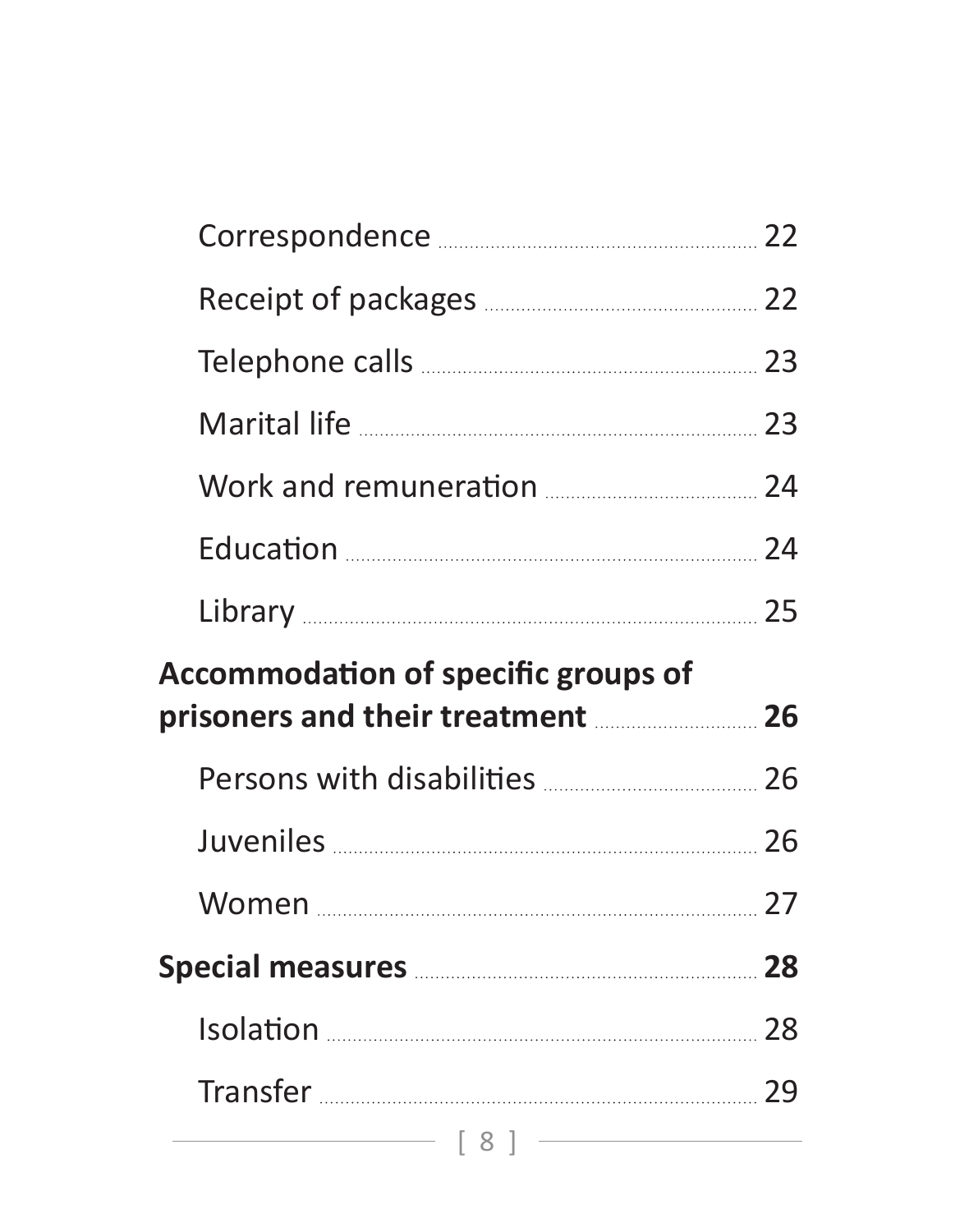| Disciplinary proceedings against convicted                                      |    |
|---------------------------------------------------------------------------------|----|
|                                                                                 |    |
| Disciplinary proceedings in custody                                             | 32 |
|                                                                                 | 32 |
| Protection of the rights of prisoners <b>manners</b> 24                         |    |
| Complaints within the Institution                                               | 34 |
| Complaints to the Ministry of Justice  35                                       |    |
| Complaints to the court president or<br>judge who supervises the execution      |    |
| Safeguards in the proceedings before                                            |    |
| Safeguards in the procedure conducted<br>by the Protector of Human Rights and   |    |
|                                                                                 |    |
| $\begin{tabular}{c} \quad \quad \quad & \quad \quad \textbf{0.3} \end{tabular}$ |    |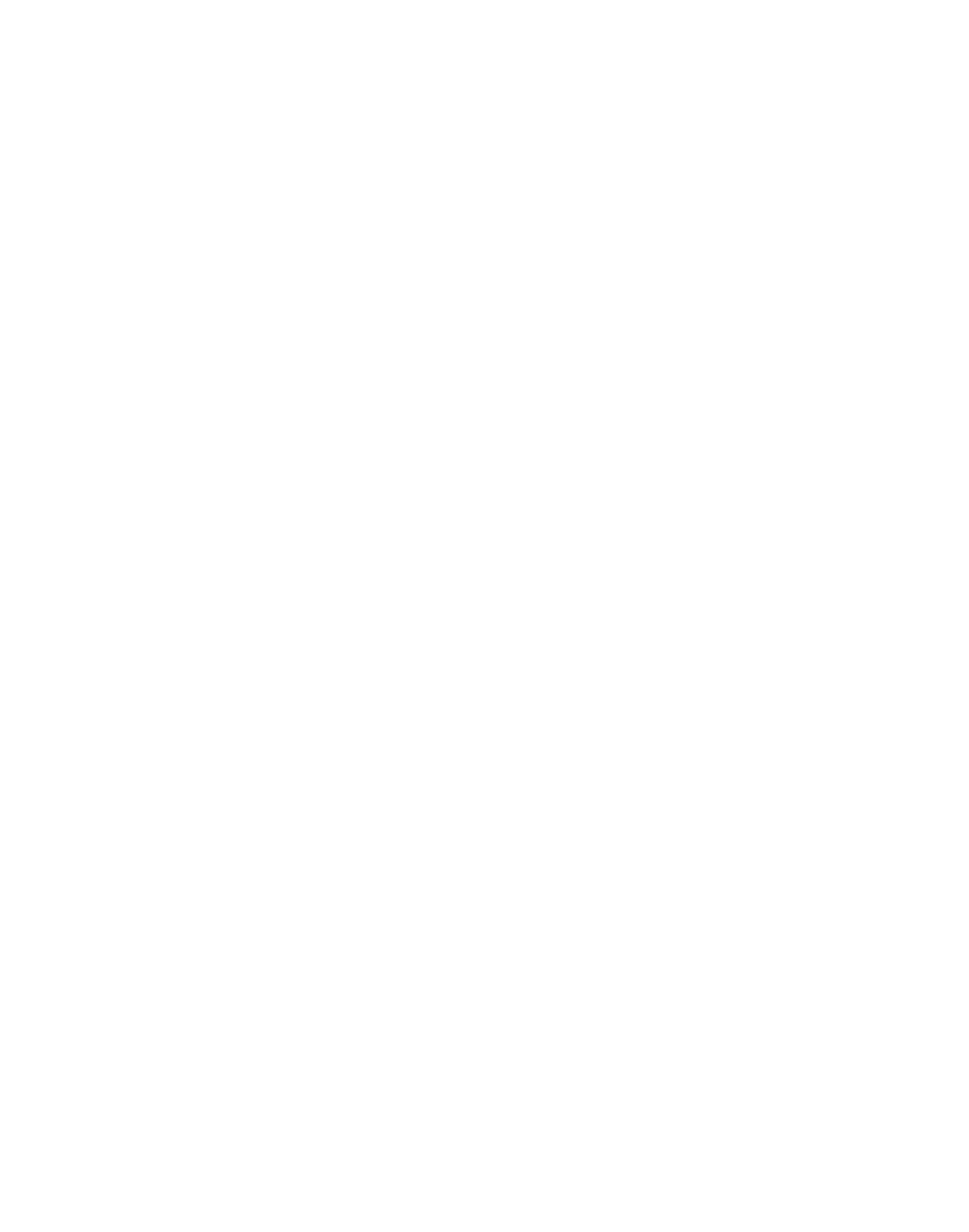# **The rights of prisoners**

Every person in prison has the right to be treated humanely and with respect for human dignity.

## *Prohibition of ill-treatment*

Any physical or psychological ill-treatment of prisoners is prohibited. Prison staff shall not abuse prisoners in any way, or allow the prisoners to be abuse by others. Security officers must provide the necessary protection to everyone. In the case of ill-treatment you can address the head of shift, seek an appointment with the prison chief, anonymously address Prison Administration via mailboxes or through a person in charge of the treatment, submit a criminal complaint, write to the Ministry of Justice or directly to the Protector of Human Rights and Freedoms (Ombudsman) via mailboxes that an officer of that institution opens every Sunday. See section Protection of the rights of prisoners (p. 34-38) for more detail.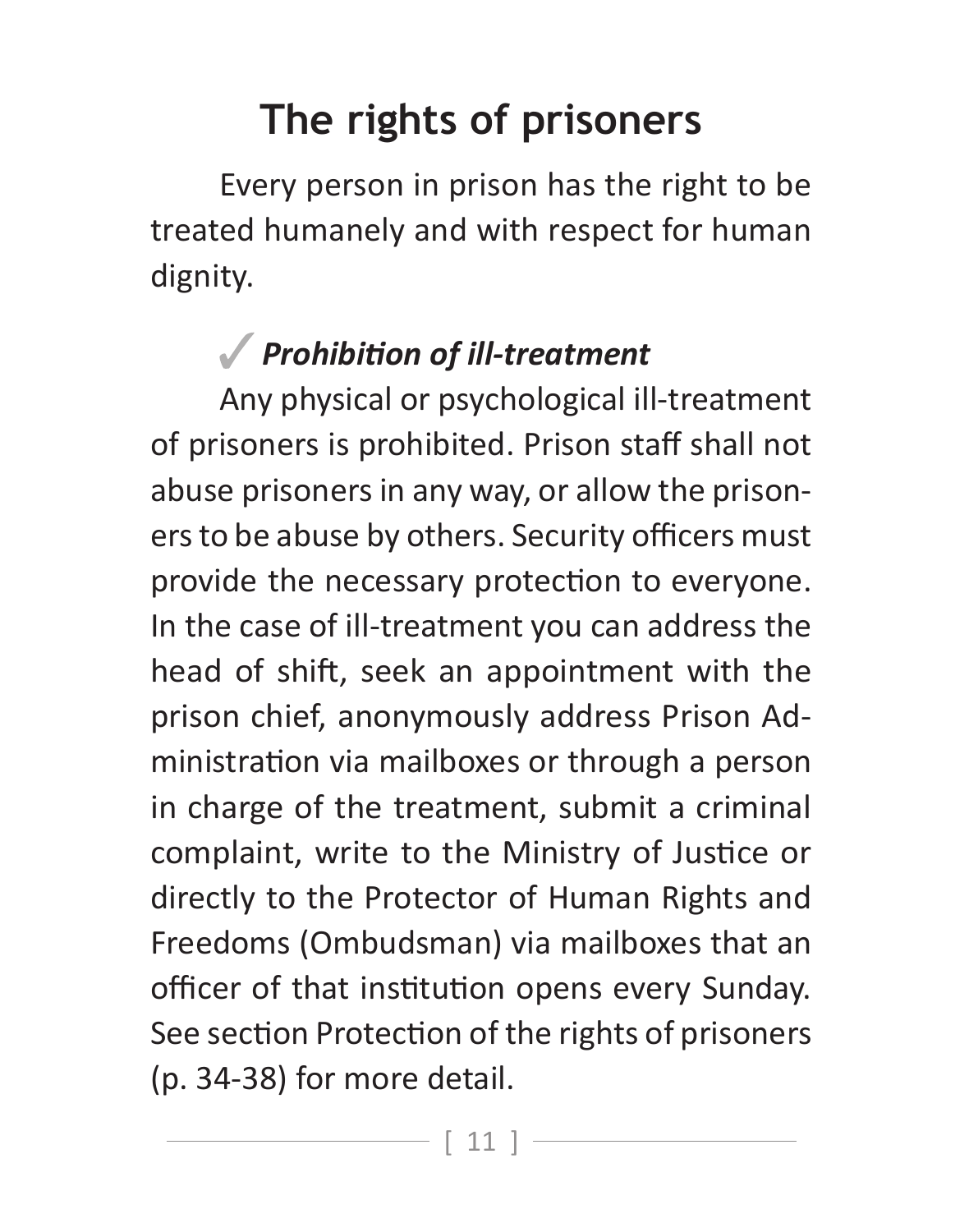## *Use of the means of coercion*

Security service personnel may resort to the use of force only when the statutory requirements have been met. In other words, the means of coercion can be used only when necessary to prevent:

- escape;
- • physical assault on an officer or asentenced person;
- injury to another person;
- self-injury;
- material damage:
- resistance by lawful order of a prison official. Legally permitted means of coercion include: physical strength, fixation, segregation,

rubber truncheons, water hoses, specially trained dogs, chemical agents and firearms.

If you sustain an injury due to the use of means of coercion by prison officers, you are entitled to medical examination and assistance. Medical doctor is required to record your statement about the origin of these in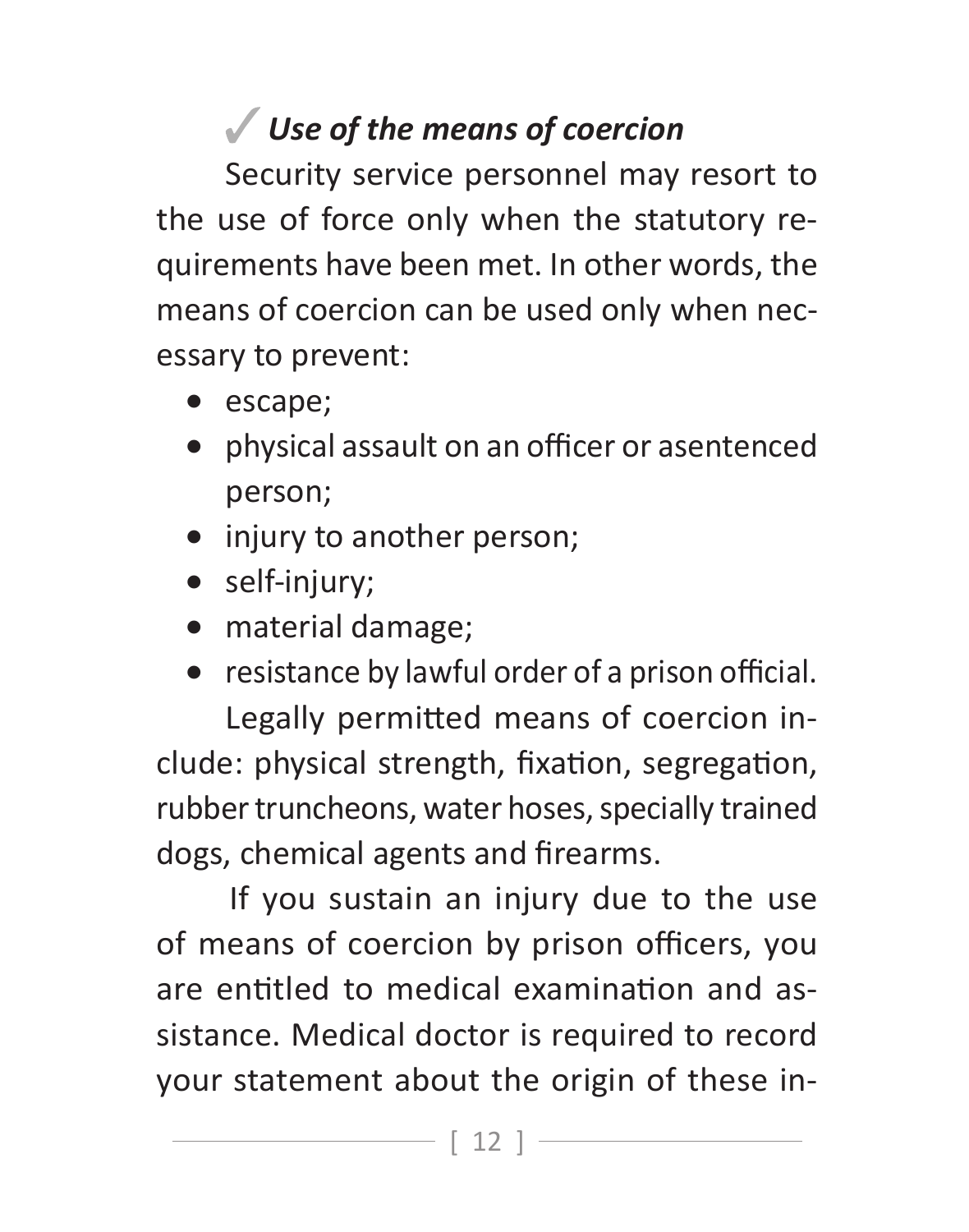juries and enter a detailed description of the types of injuries in your medical record. In the case of suspected ill-treatment, the prison administration is obliged to inform the police and the state prosecutor.

#### *Admission to the Institution*

Each person must be examined by a physician immediately upon the admission to prison.

A person admitted to prison is required to impart accurate information about themselves and immediate family members, with accurate and complete addresses and phone numbers, if any, for entry into their personal record and a visits record, and to report the name of their legal representative.

Following the admission to prison, prisoners are placed in the Section for personality examination (so-called "quarantine"), separated from other prisoners, where they can stay up to 30 days.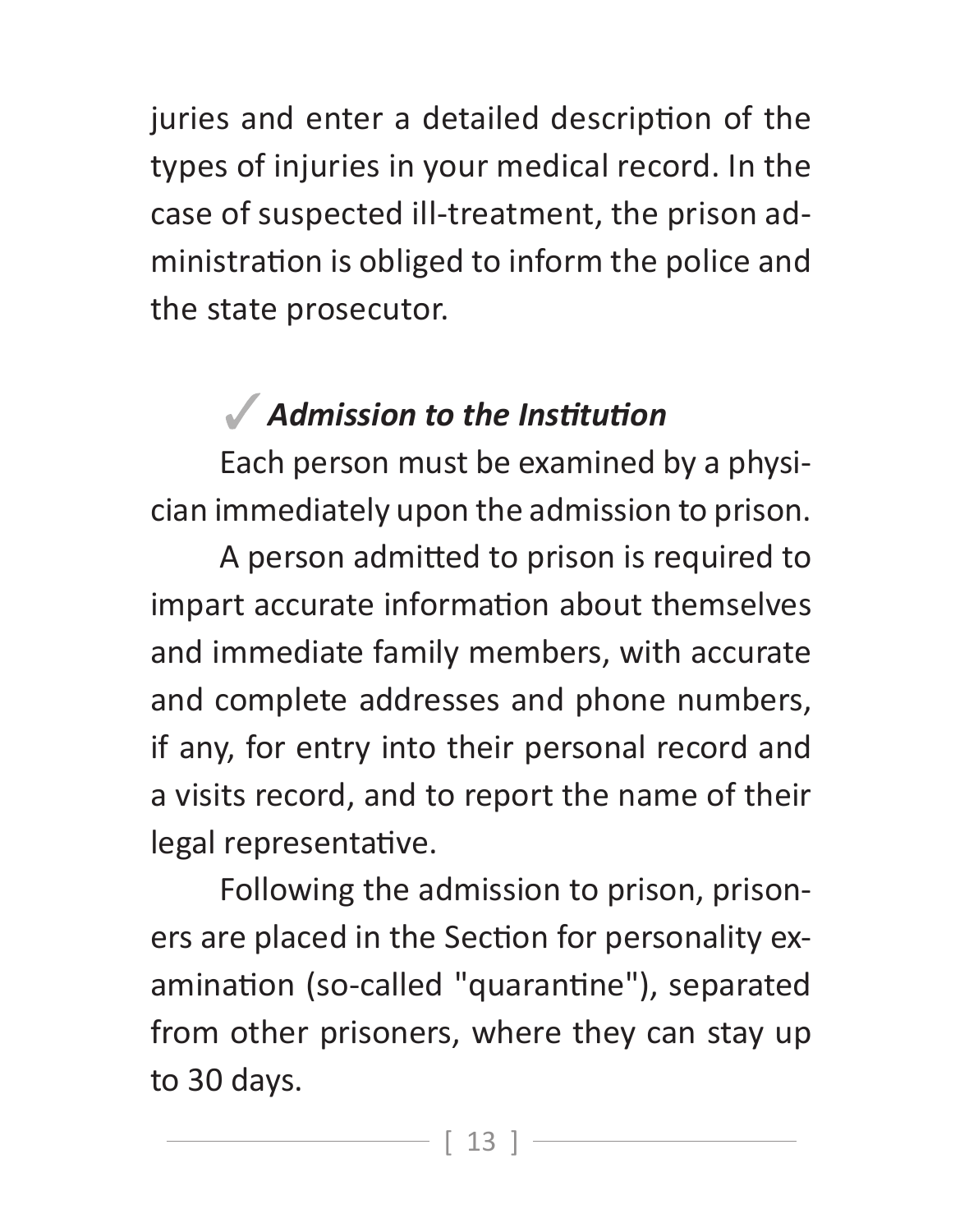Staff of the mentioned Section carries out the testingofconvicted persons' personality from asocial, medical, criminological, psychological, pedagogical and security standpoint.

Based on the results of a test of personality, depending on the length of the sentence, type of the criminal offense, prior convictions, individual characteristics, manner of arrival at the prison and other circumstances, aprogram of treatment of the convicted person is established, containing the following information:

- classification group:
- accommodation (closed or semi-open unit) and housing unit title;
- treatment group;
- workplace;
- method of acquiring compulsory primary education and the possibility of vocational training;
- sports, cultural, artistic and leisure activities;
- intensity of individual and group work and other treatment measures.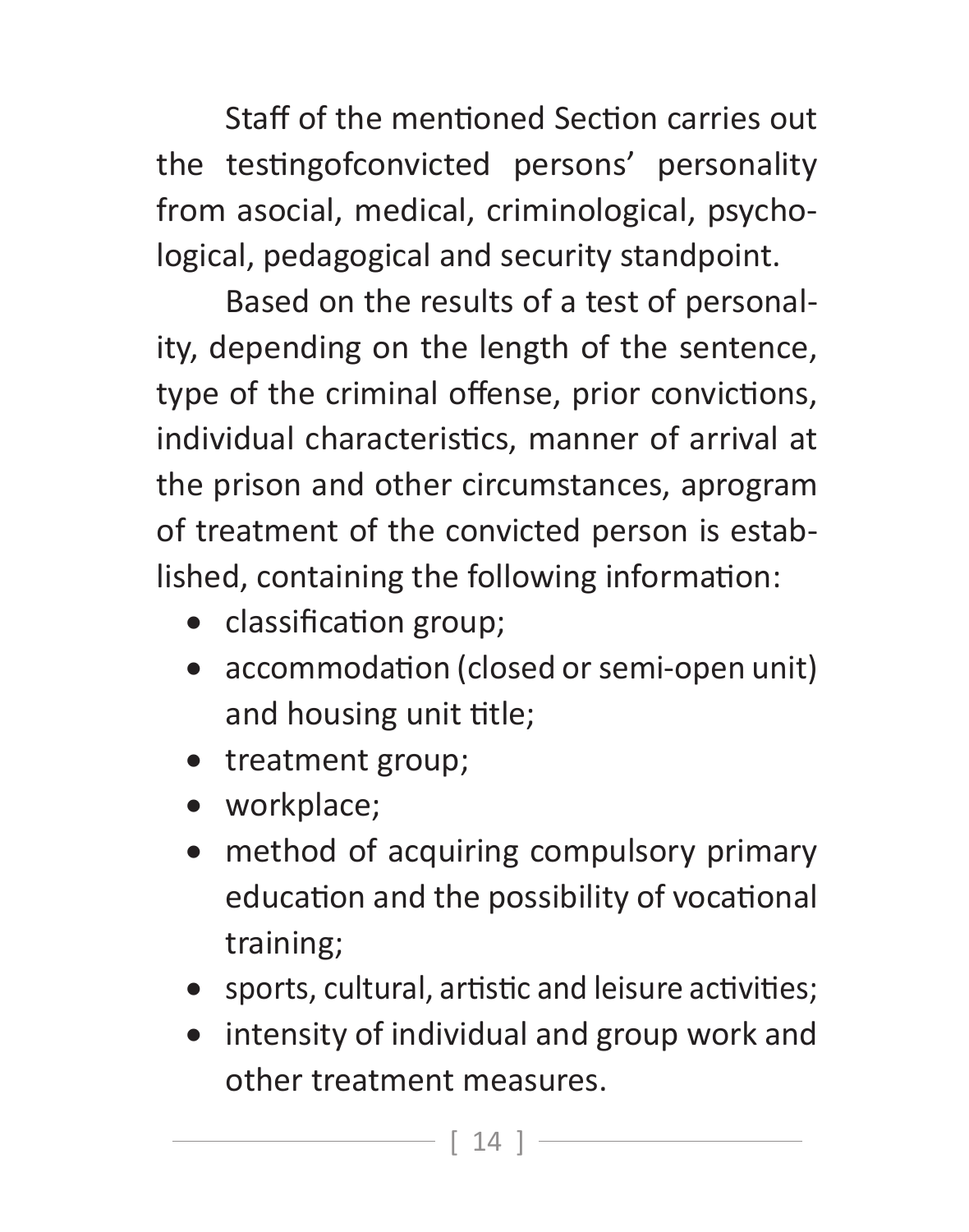At the end of their stay at the Section for personality examination ("quarantine"), prisoners are classified into one of the four classification groups.

Reclassification, i.e. decision whether a convicted person should change or stay in the same classification group is made every four months.

The classification and reclassification procedures are regulated by the House Rules.

#### *Living conditions in the Institution*

Every person in prison has the right to reside in conditions worthy of human beings.

Each prisoner must be provided a bed with clean linen.

You are also allowed to use your own personal linen. Rooms where prisoners reside must have adequate lighting, both natural and artificial, strong enough to read by without impairing one's vision. Rooms must be ventilated and heated.

Prisoners must be allowed to maintain personal hygiene.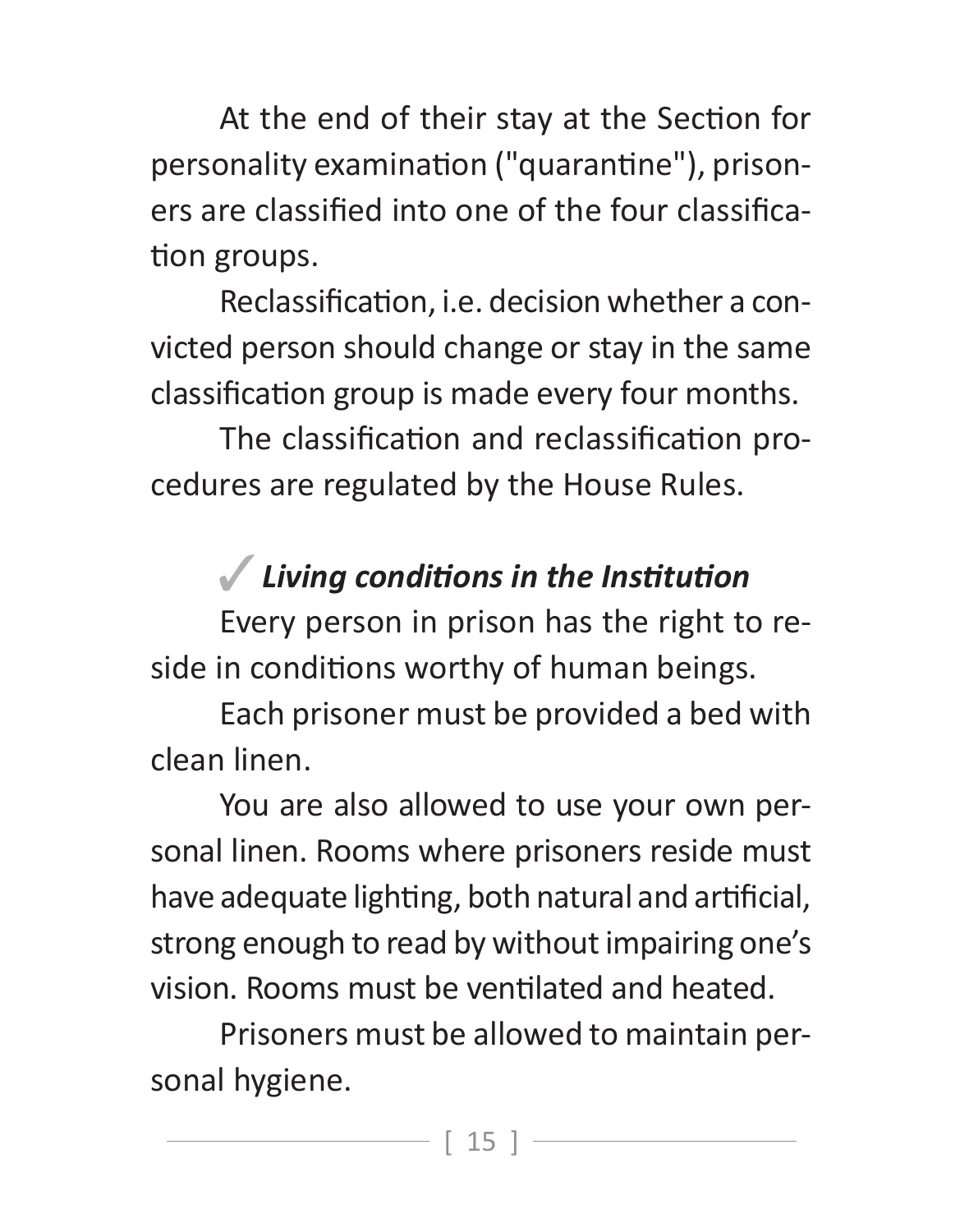## *Items you can possess*

Upon admission to prison you can keep certain items specified in the House Rules, namely:

- personal hygiene products (soap, toothbrush, toothpaste, shampoo, plastic cup, comb and nail clipper); hand and face cream of cosmetics products, while female prisoners may also keep sanitary pads;
- shaving products, except razors and razor blades; female prisoners can keep a nail file up to 3 cm long, tweezers, hairbrush and hair dryer;
- clothes cleaning and maintenance kit (brush, thread and needle);
- cigarettes and smoking accessories;
- stationery;
- orthopedic aids, glasses;
- sports equipment (T-shirt, shorts, tracksuit and sneakers);
- family photographs, files and documentation regarding the judgment;
- food commodities, under the conditions prescribed by the House Rules.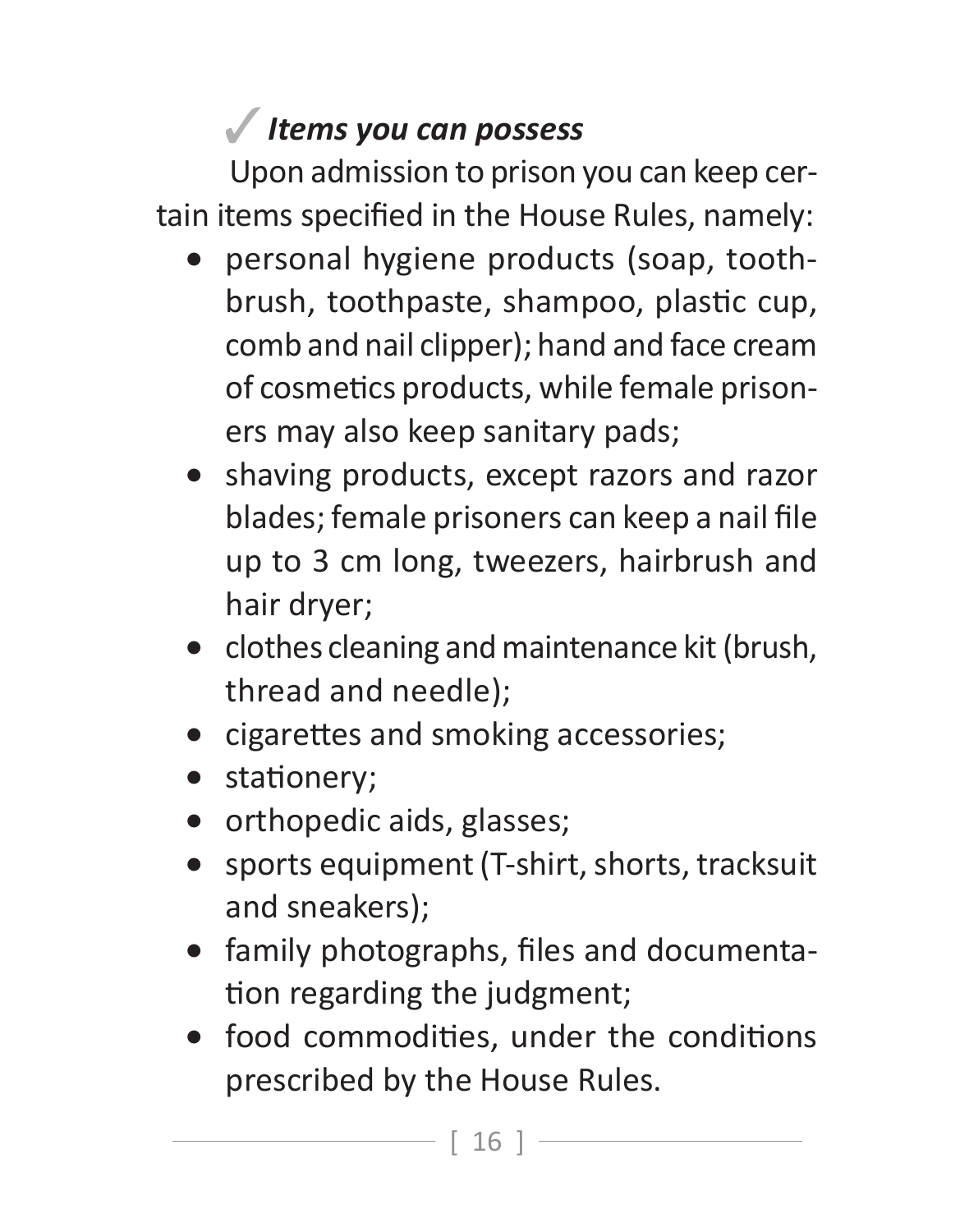## *Hygiene*

You are required to maintain general and personal hygiene in prison on a daily basis. There is also a laundry room in the prison. Manner of the maintenance of hygiene is prescribed by the House Rules and Ruleson a detailed manner of the enforcement of custody.

If you are unemployed and you lack financial resources, you will be provided with supplies for personal hygiene (soap, toothbrush, toothpaste and shaving products).

## *Health care*

Within 24 hours upon admission to prison every prisoner is examined by a doctor, who opens prisoner's medical record and enters all important data in the record. It is in your best interest to give doctor accurate information about your health history.

All inmates are entitled to health care. In principle, it must be equal to health care that persons who are at liberty are entitled to. You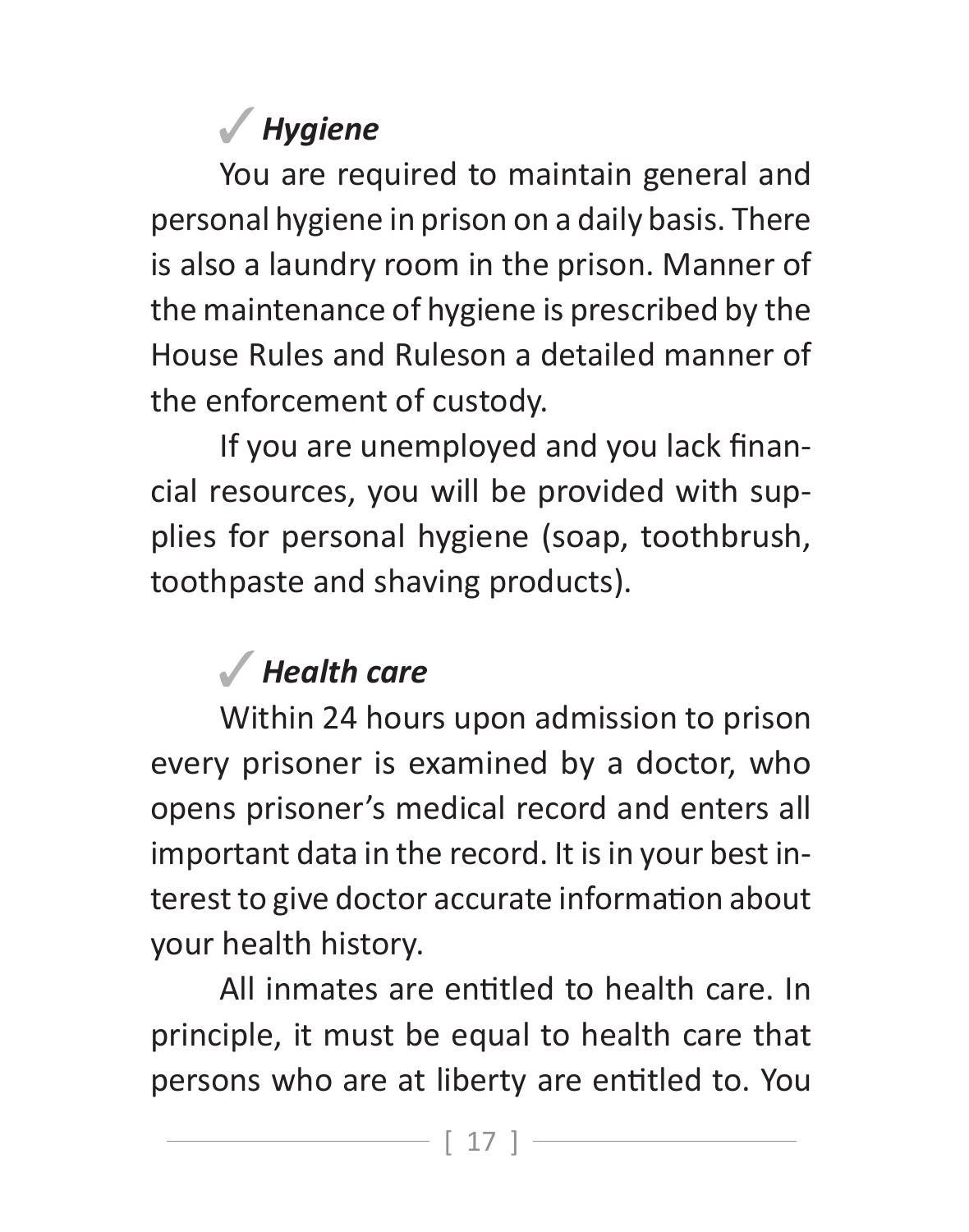have the right to require to be examined by a doctor.

For medical examination you have to report to a security officer in the unit where you are located during the evening count, or to a nurse during the evening therapy. Medical examination shall be carried out on the next working day or immediately, in case of an emergency.

Examination is performed by a physician in the presence of a nurse. Security sector staff is present during the examination only if a physician determines that their presence is necessary.

Health care costs are borne by the government. However, if you have the possibility to use the services of a doctor of your own choice, you shall pay for that service.

At the proposal or with the permission of a prison doctor, you can obtain medications at your own expense. Medications are kept in an organizational unit infirmary and administered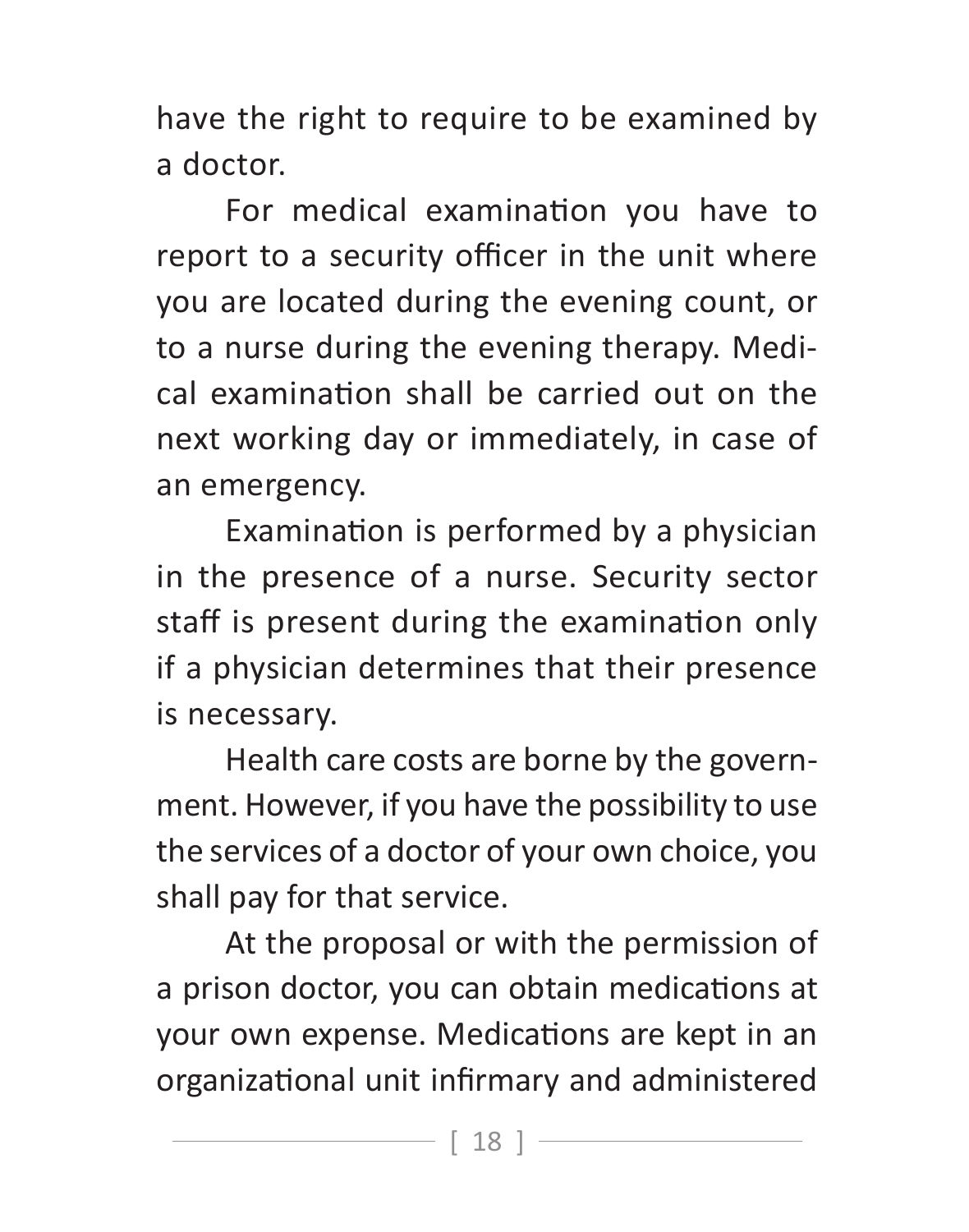to convicted persons under the supervision and guidance of a prison doctor.

Further information on health care is set forthin the Law on the Execution of Criminal Sanctions and the House Rules.

## *Stay in the fresh air*

All incarcerated persons, without exception, have the right to daily stay in the fresh air.

Convicted persons and misdemeanour offenders have the right to stay in the open air for at least one hour a day.

Remand prisoners have the right to spend at least two hours a day outdoors, in an open area intended for walking.

## *Daily schedule*

Daily schedule for convicted persons and persons sentenced for a misdemeanour is prescribed by the House Rules, and for detained persons by the Rules on a detailed manner of the enforcement of custody.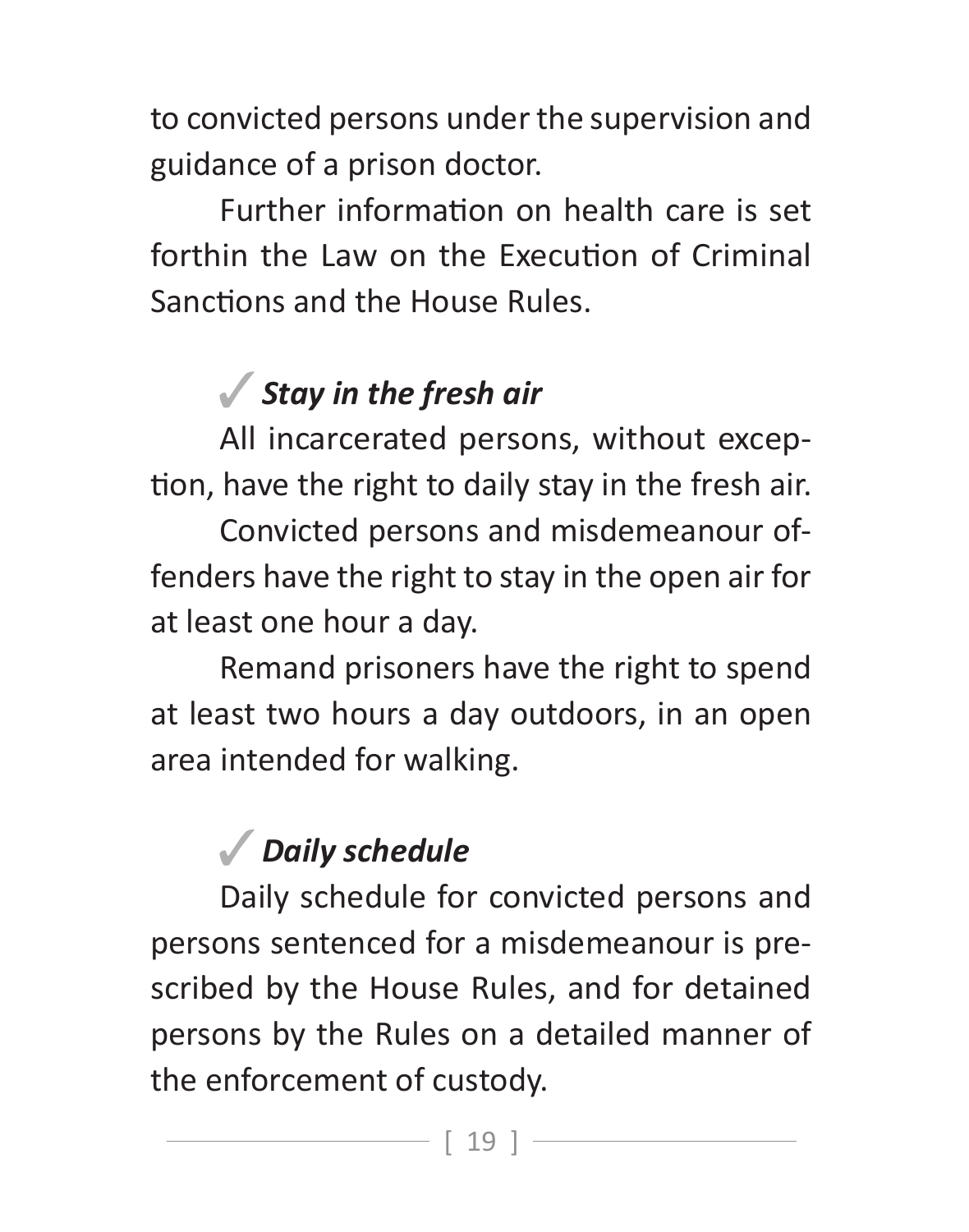#### *Visits*

Convicts and misdemeanour offenders can receive visits from close relatives, and with the approval of the prison director from other persons as well. They can receive visits twice a month, each lasting an hour.

With the approval of the competent judge, and if necessary under his/her supervision or supervision of a person designated by him/her, detainees can receive visits from a spouse or unmarried partner, close relatives, or a doctor or other persons at their request. Visits to remand prisoners are organized once a week, for a period of thirty minutes. The investigating judge or a person designated by him/her may determine longer duration of a visit.

The rules on visits are regulated by the Law on the Execution of Criminal Sanctions and the House Rules for convicts and misdemeanour offenders, i.e. the Criminal Procedure Code and the Rules on a detailed manner of the enforcement of custody for detained persons.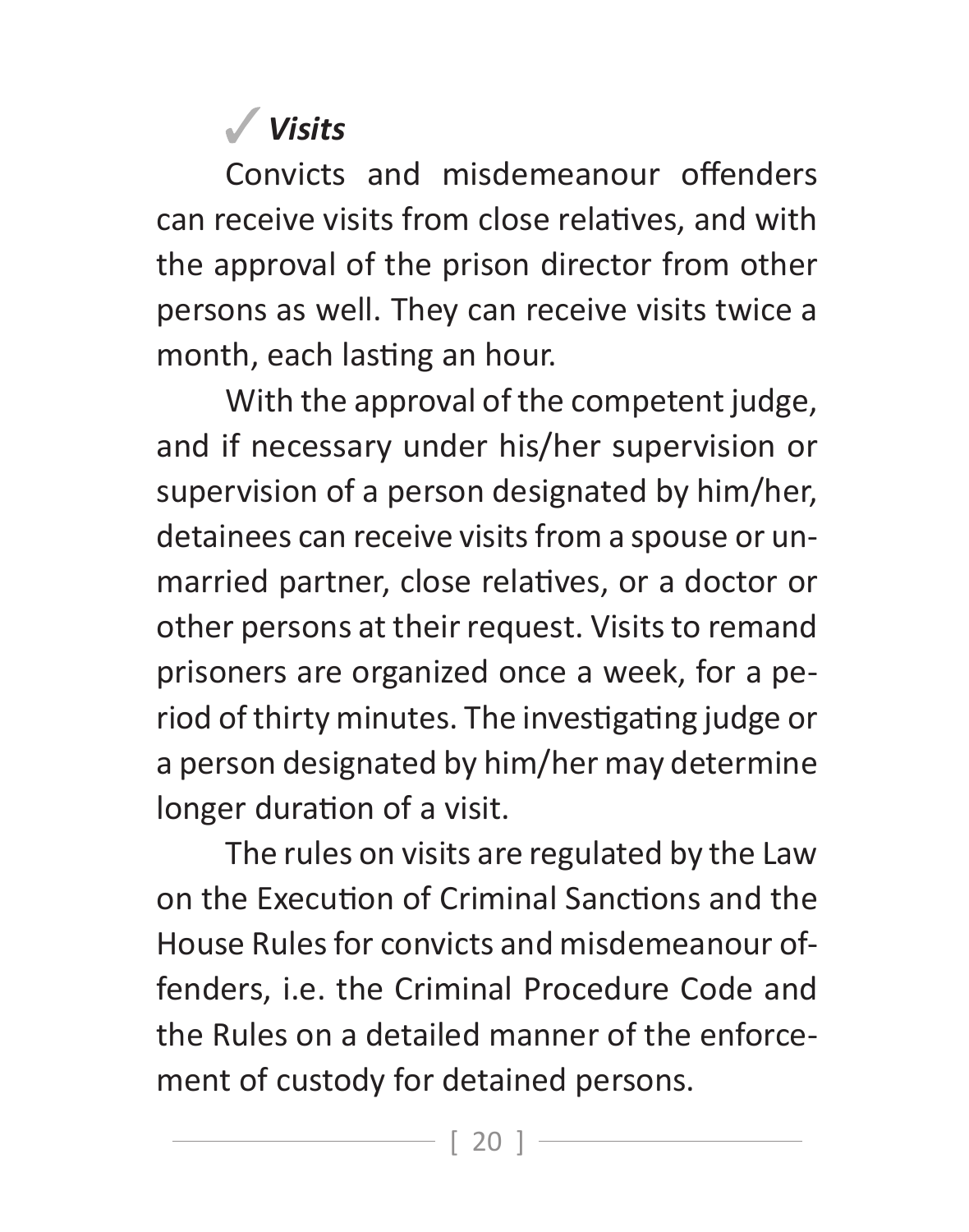Convicts and misdemeanour offenders can receive visits from close relatives, and with the approval of the prison director from other persons as well. They can receive visits twice a month, each lasting an hour.

With the approval of the competent judge, and if necessary under his/her supervision or supervision of a person designated by him/her, detainees can receive visits from a spouse or unmarried partner, close relatives, or a doctor or other persons at their request. Visits to remand prisoners are organized once a week, for a period of thirty minutes. The investigating judge or a person designated by him/her may determine longer duration of a visit.

The rules on visits are regulated by the Law on the Execution of Criminal Sanctions and the House Rules for convicts and misdemeanour offenders, i.e. the Criminal Procedure Code and the Ruleson a detailed manner of the enforcement of custody for detained persons.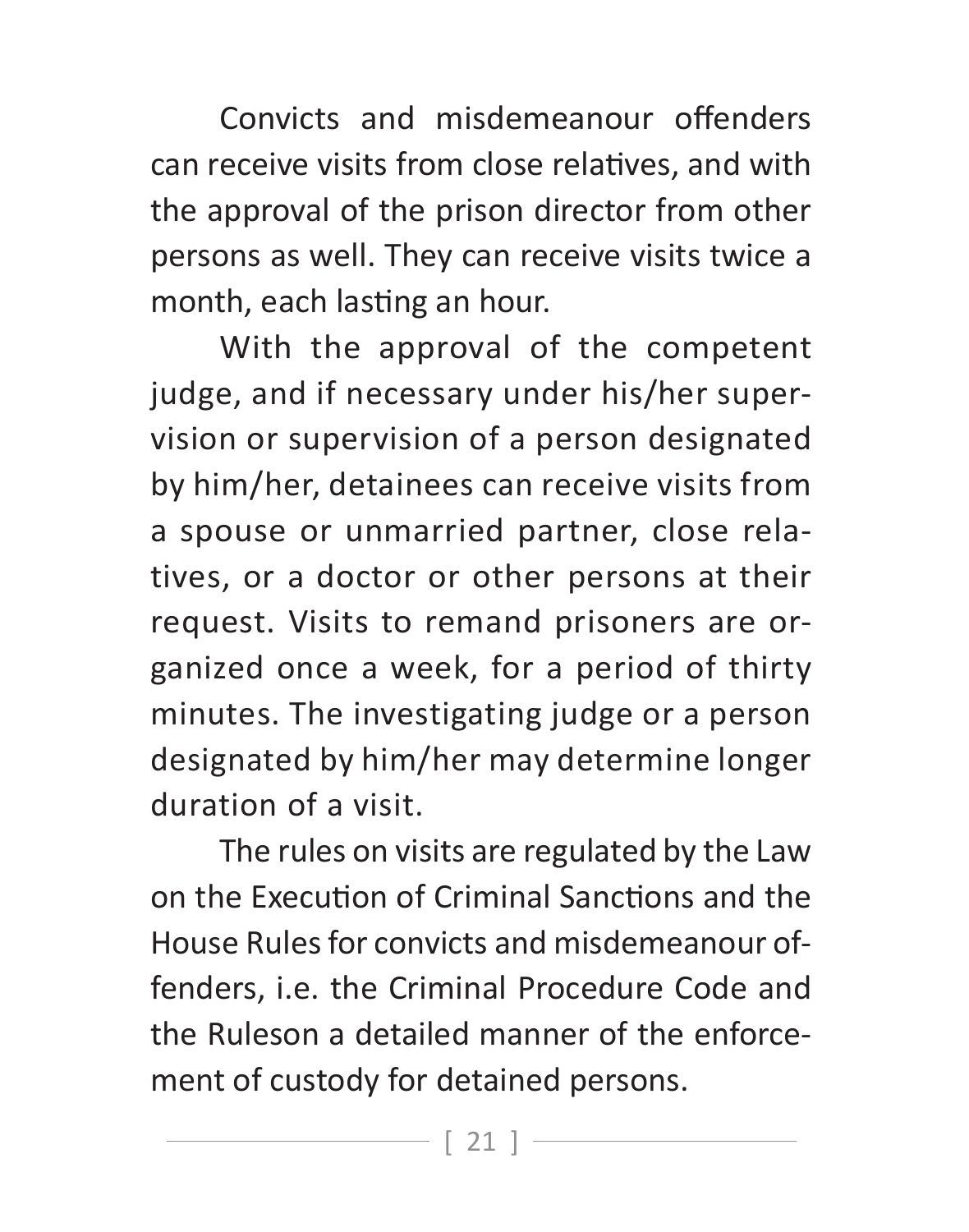## *Correspondence*

All prisoners have the right to correspondence, which is, as a rule, exercised at their own expense.

Prisoners who are unemployed through no fault of their own and do not have the resources can send two letters a month at the expense of the prison.

The rules on correspondence are regulated by the Law on the Execution of Criminal Sanctions and the House Rules for convicts and misdemeanour offenders, i.e. the Criminal Procedure Code and the Rules on a detailed manner of the enforcement of custody for detained persons.

## *Receipt of packages*

Imprisoned persons have the right to receive packages.

The rules on the receipt of packages types of packages, their content, manner and frequency oftheir receipt - are prescribed by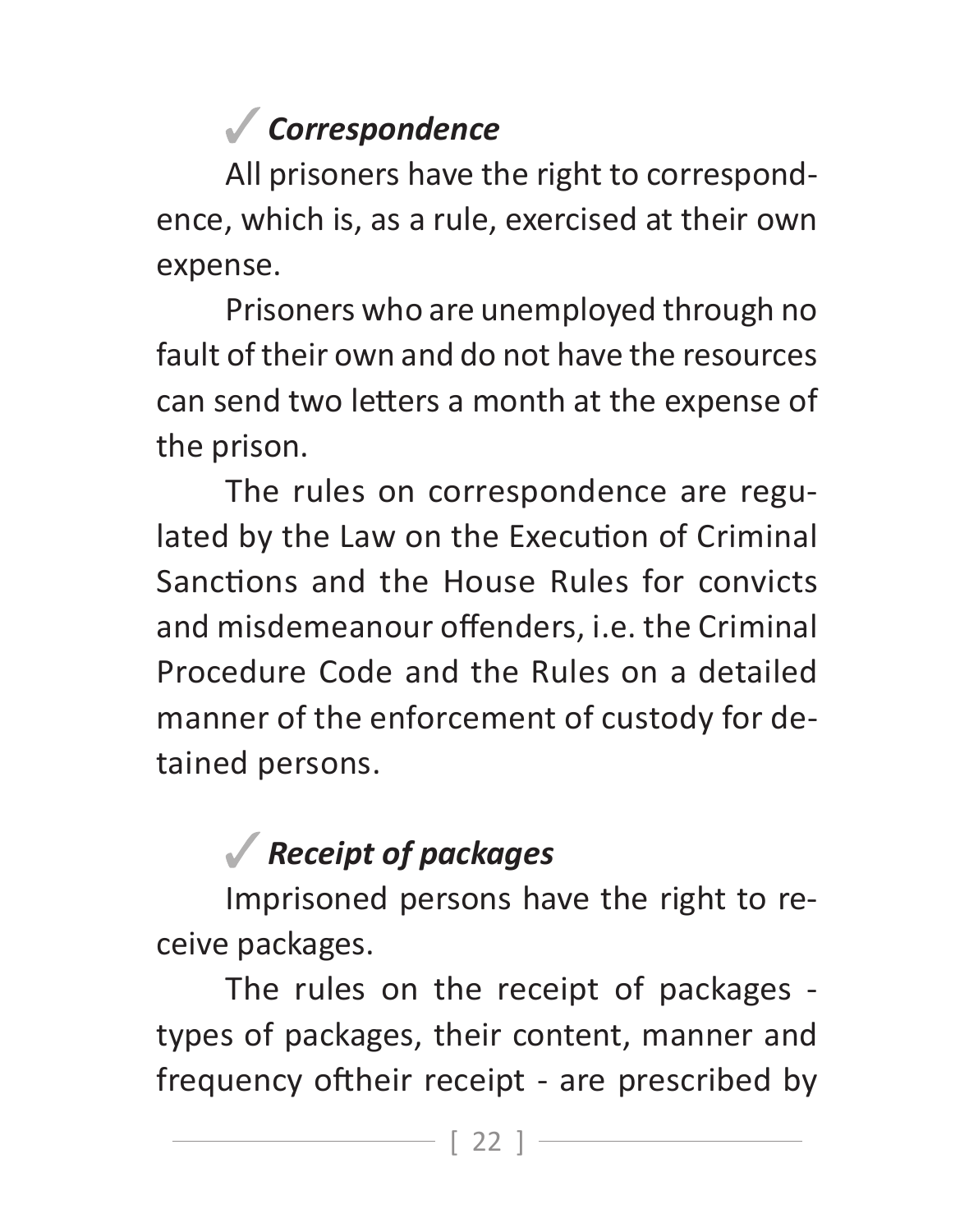the Law on the Execution of Criminal Sanctions and the House Rules for convicts and misdemeanour offenders, i.e. by the Rules on a detailed manner of the enforcement of custody for detained persons.

#### *Telephone calls*

Persons in prison can make telephone calls at their own expense.

The conditions under which one can make telephone calls are regulated by the House Rules for convicts and misdemeanour offenders and the Rules on a detailed manner of the enforcement of custody for detained persons.

# *Marital life*

Sentenced persons are entitled to a visit from their spouse once a month for four hours. Conjugal visits are conducted in a special room ensuring privacy, from 8 a.m. to 4 p.m. on weekdays.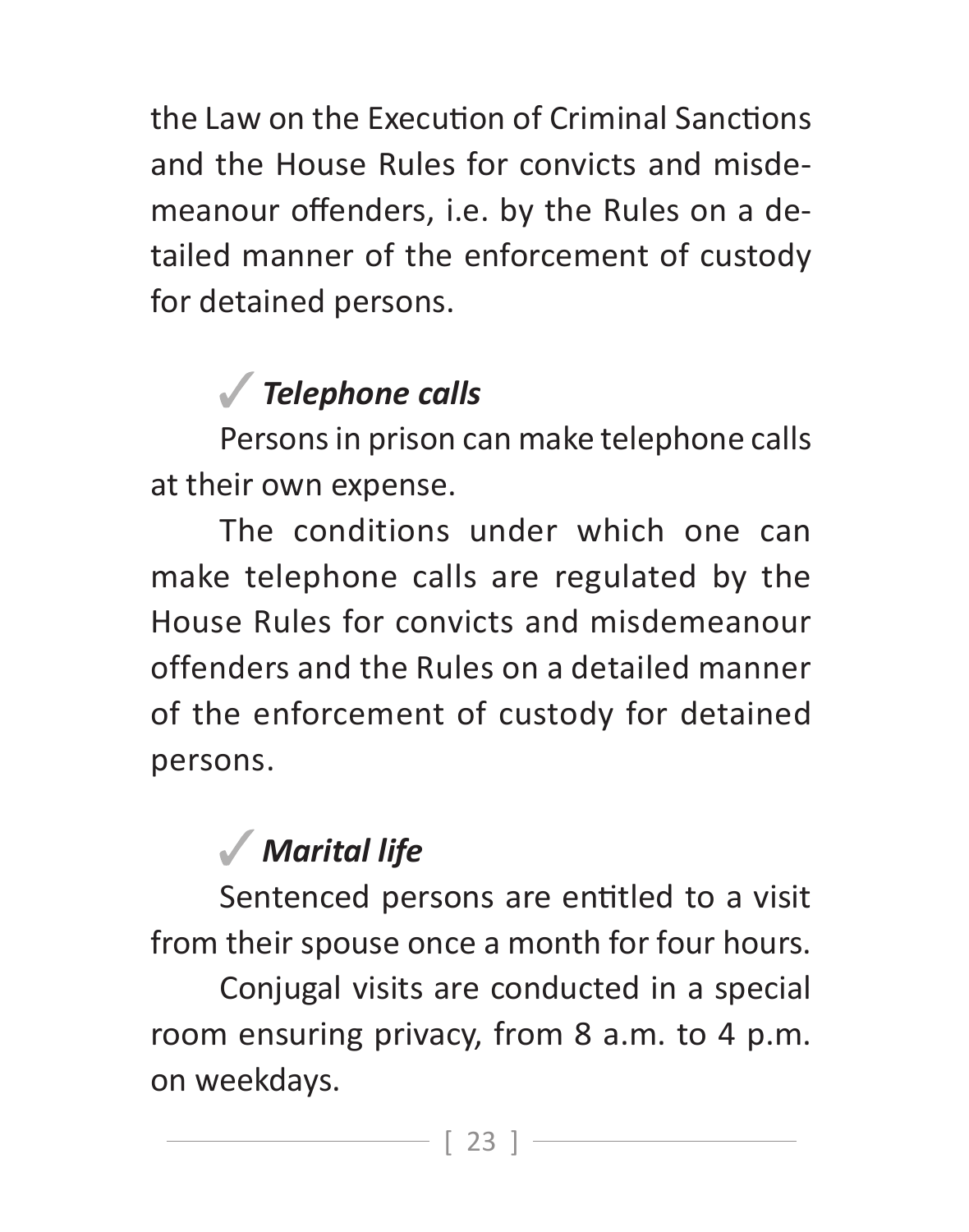#### *Work and remuneration*

Under the conditions specified by the House Rules, convicted persons may be employed if they wish so.

Employed prisoners are entitled to fair remuneration in accordance with the law.

Rights and responsibilities related to work engagement are regulated by the House Rules.

Detained persons may be employed at their own request, with the consent of the investigating judge or president of the trial panel and the consent of prison director.

## *Education*

At the Institution inmates can take a literacy course, complete primary education at the expense of IECS Administration and obtain vocational education at their own expense. Also, inmates are enabled to take exams outside the premises of the Institution, in accordance with the Law on the Execution of Criminal Sanctions and the House Rules.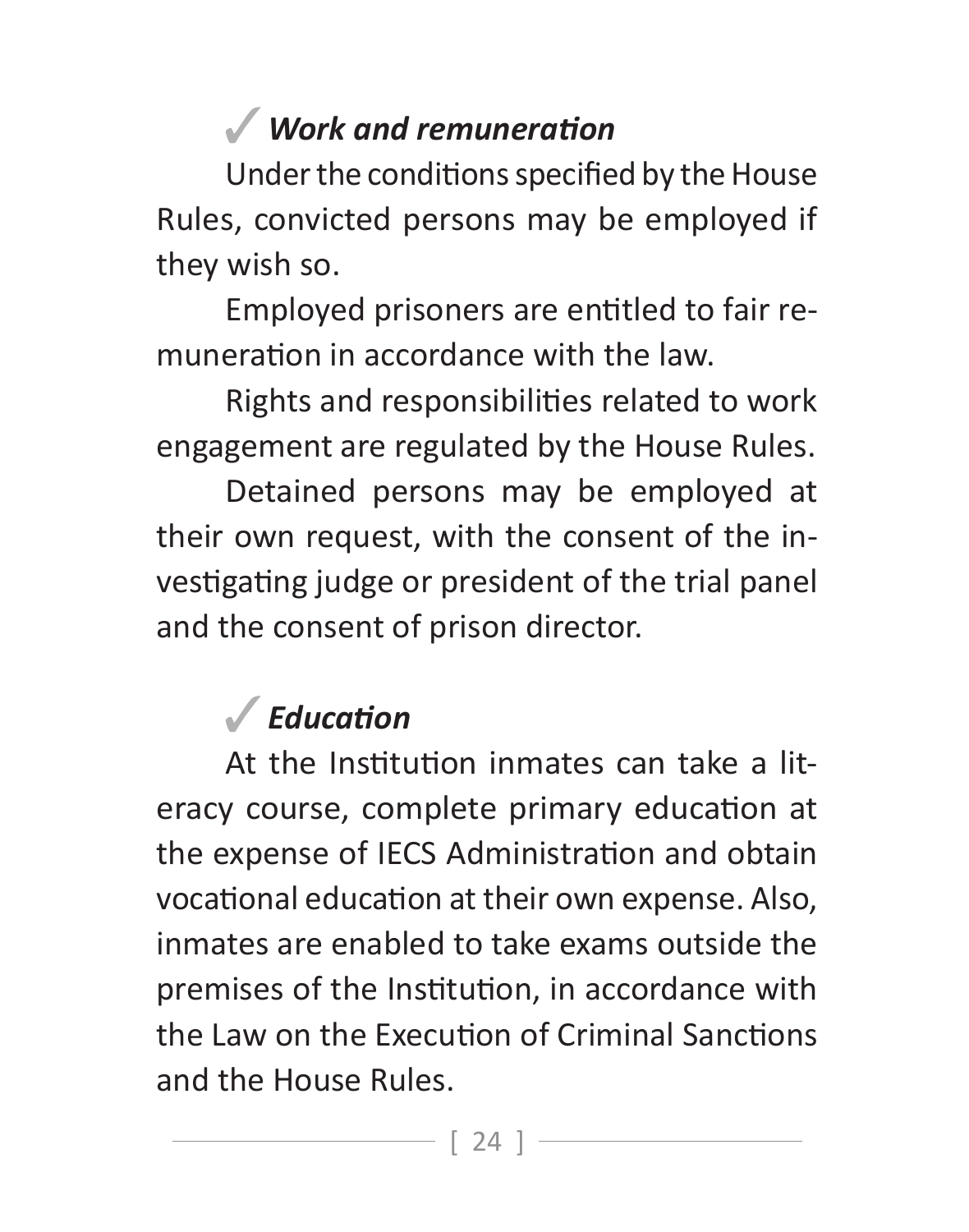## *Library*

IECS has a library where you can borrow legislation, regulations, various books and textbooks, reports on the respect for human rights of inmates, etc. Ask the security or treatment officer to provide you with a list of books and publications available in the library.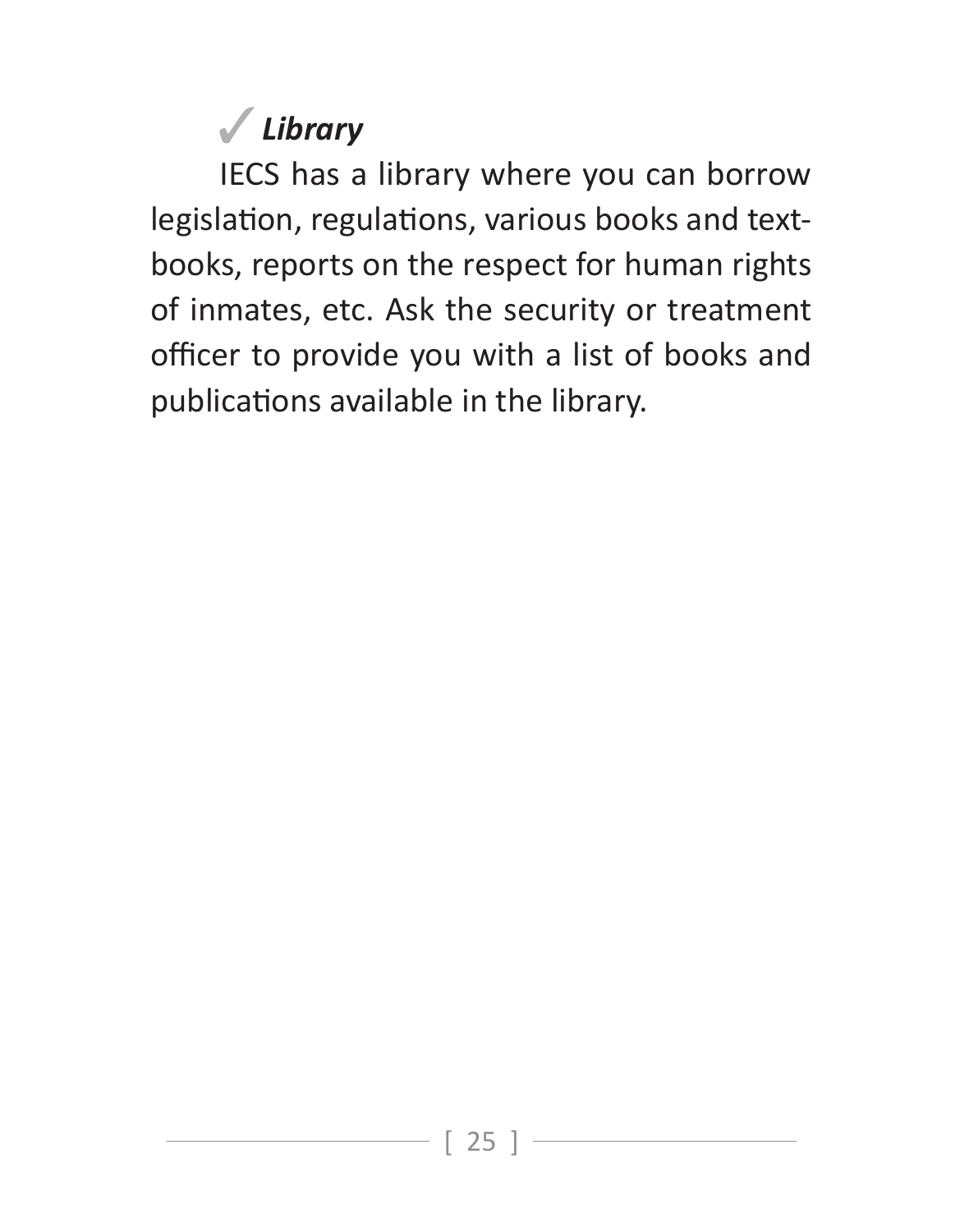## **Accommodation of specific groups of prisoners and their treatment**

#### *Persons with disabilities*

Persons with disabilities should be accommodated in premises adapted to their needs, i.e. their state of health. This applies particularly to people with high mobility limitation and wheelchair users, as well as to the blind and visually impaired people.

Persons with disabilities who have difficulties performing specific types of tasks should address prison staff members, who are obliged to help them.

People with disabilities can find more information about the life in prison and help they can obtain there in a separate brochure with information for prisoners with disabilities.

## *Juveniles*

Convicted juveniles are placed in a separate unit for juveniles.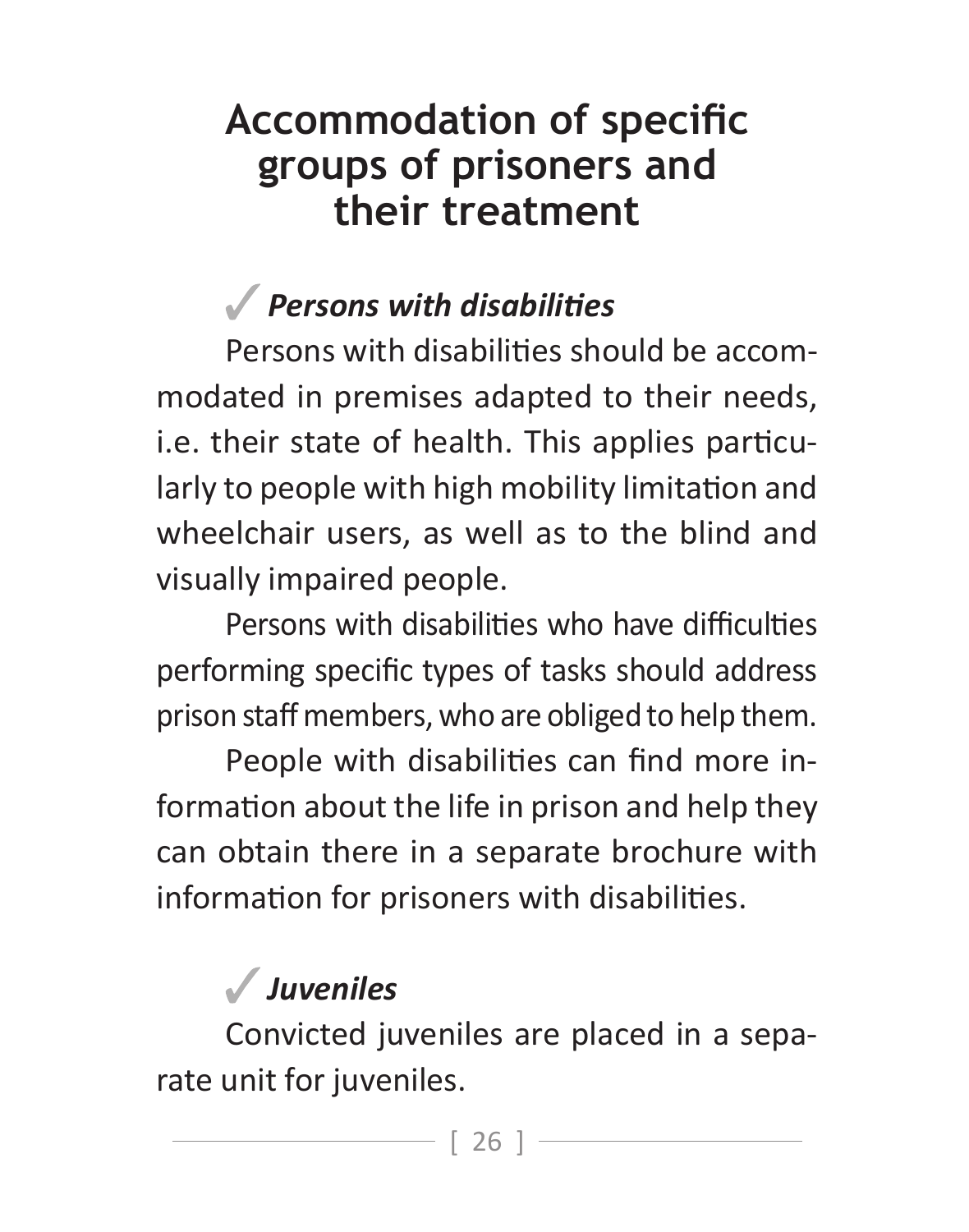Juveniles serve their prison sentence under the conditions which differ from those applying to adult convicts.

Conditions under which juveniles serve their sentence are regulated by the House Rules.

## *Women*

Women serve their prison sentence in the special unit in IECS (Female Unit).

Pregnant women and mothers with children are allowed to stay in separate rooms within the Female Unit, which meet the requirements for the care and upbringing of children.

A child born to a convicted woman is permitted to stay in these premises until one year of age.

Convicted women can participate together with convicted men in occupational, sports, cultural, artistic and recreational activities, with the approval of the chief of the Institution for sentenced prisoners, under the control and supervision of staff of the treatment and security sectors.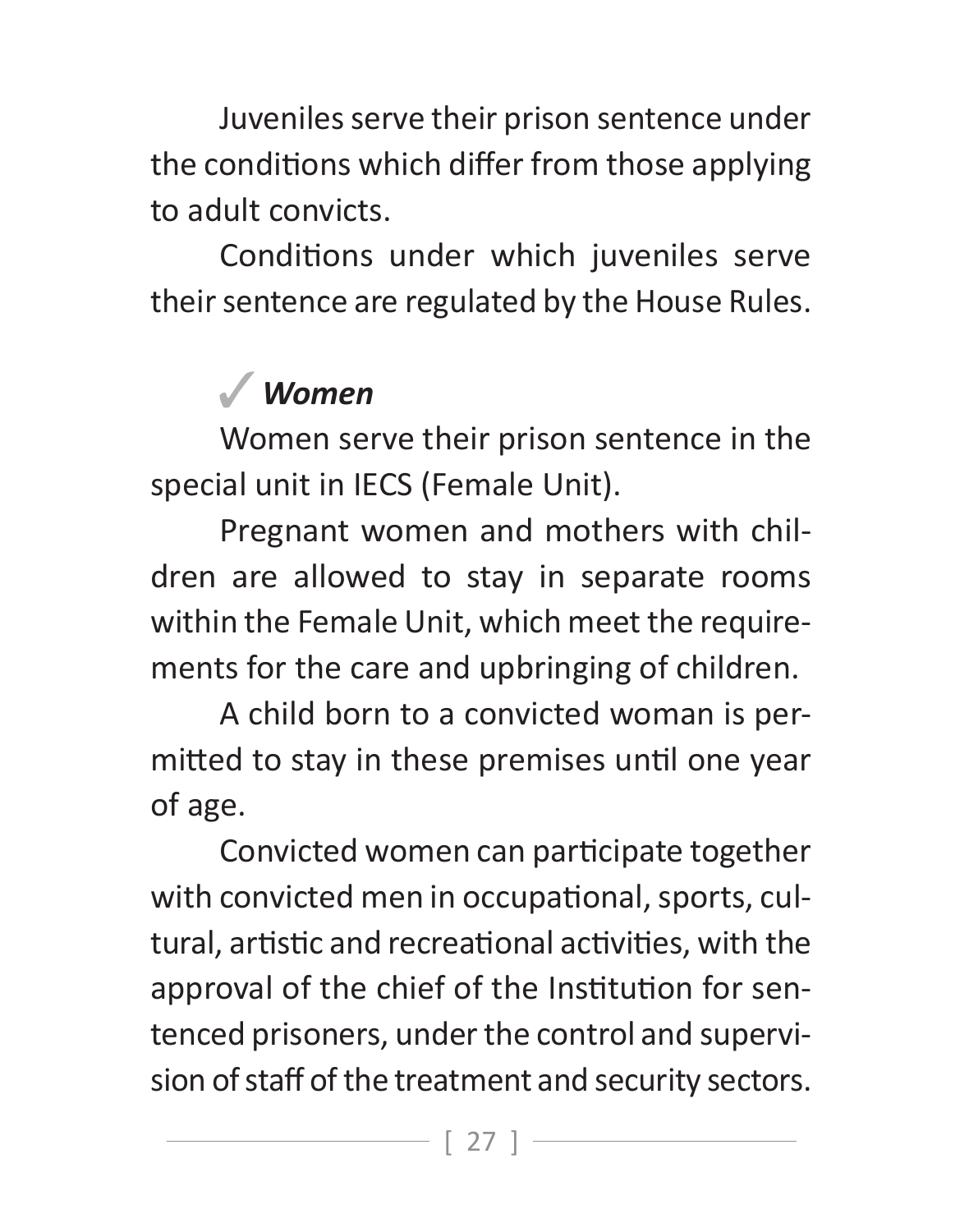# **Special measures**

## *Isolation*

If a prisoner, against whom standard disciplinary sanctions proved to be ineffective, persistently obstructs regular activities and life in prison and poses a serious threat to other prisoners and prison security, IECS director may order isolation against him/her during the free hours, which can last from one month to a year.

The decision on isolation must be in writing, must include the reasoning and must be submitted to the person concerned with an advice on legal remedy.

Decision on isolation can be appealed. Persons in isolation must be segregated from other prisoners and must be allowed to stay in the fresh air for an hour a day.

A person in isolation has the right to visits and telephone calls.

Isolation is terminated as soon as the reasons for the imposition of the measure are re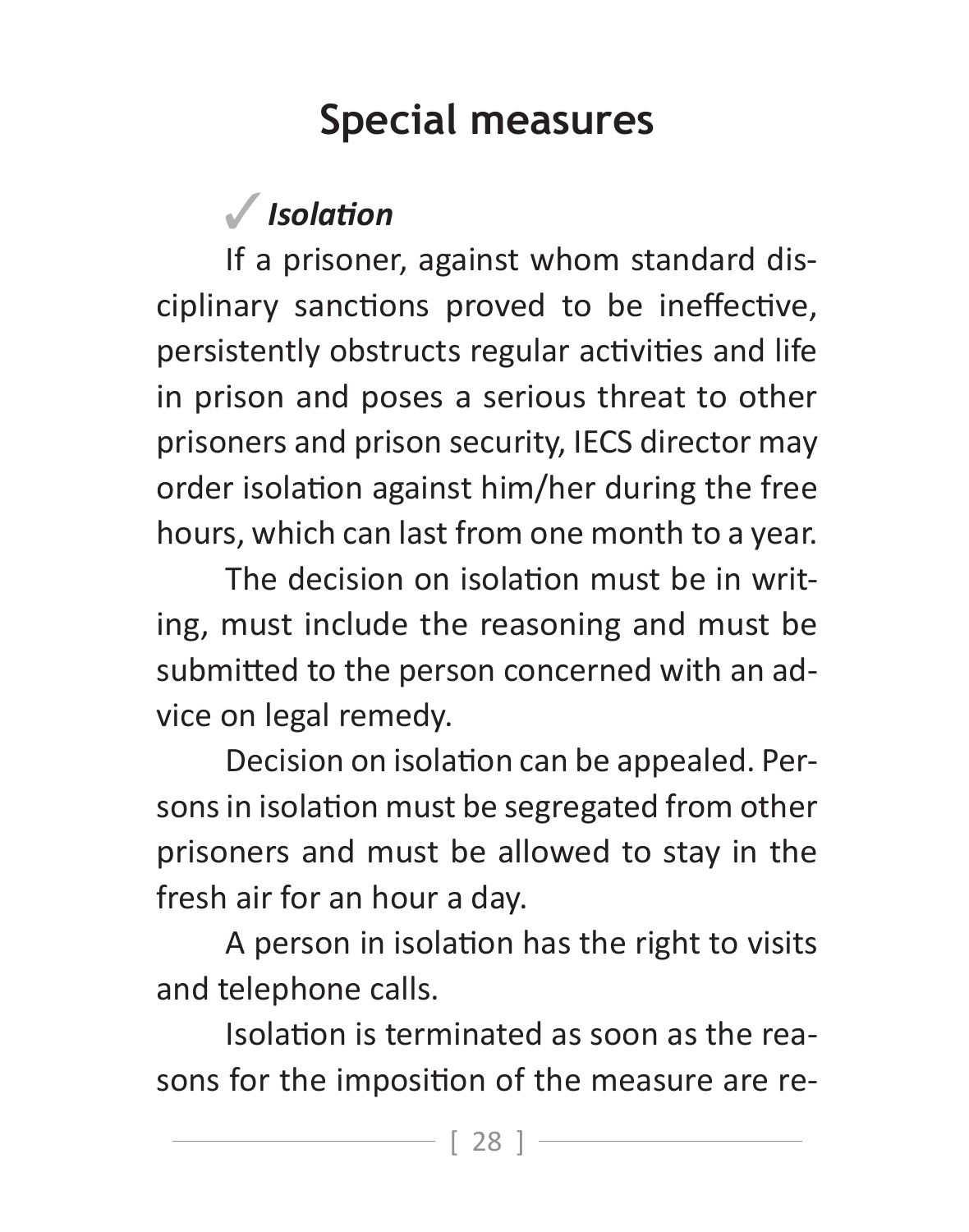solved. IECS Administration is required to periodically assess whether the reasons for isolation have ceased to exist.

Isolation shall also be terminated if amedical doctor determines that the physical and mental condition of the convicted person does not allow further isolation.

## *Transfer*

A sentenced person may be transferred from one organizational unit to other when necessary for the implementation of the prescribed treatment, for health or security reasons or the maintenance of order and discipline.

Director of the Institution adopts the decision on transfer, which must contain an advice on legal remedy. This decision can be appealed.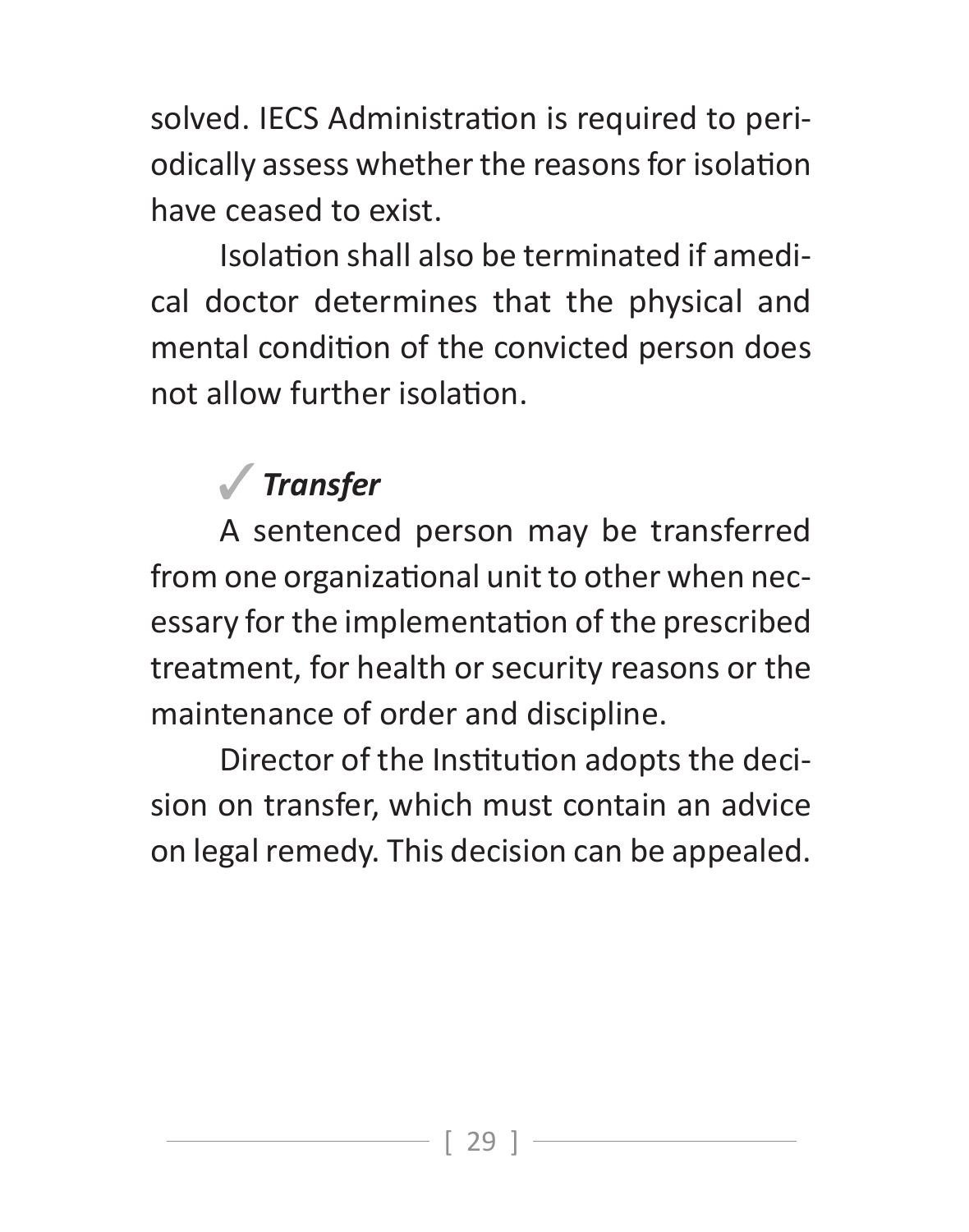# **Disciplinary proceedings**

## *Disciplinary proceedings against convicted persons*

For the breach of the House Rules, i.e. disciplinary violation, a prisoner can be imposed a disciplinary sanction.

Disciplinary violations are defined by the House Rules.

Prisoners may be imposed the following disciplinary sanctions:

- reprimand;

- ban on the receipt of packages up to three months;

- solitary confinement up to 30 days upon the completion of work duties;

- solitary confinement up to 30 days.

Disciplinary sanctions are determined in disciplinary proceedings.

Disciplinary procedure begins by filing a disciplinary report and calling the prisoner in question to report to the prison chief.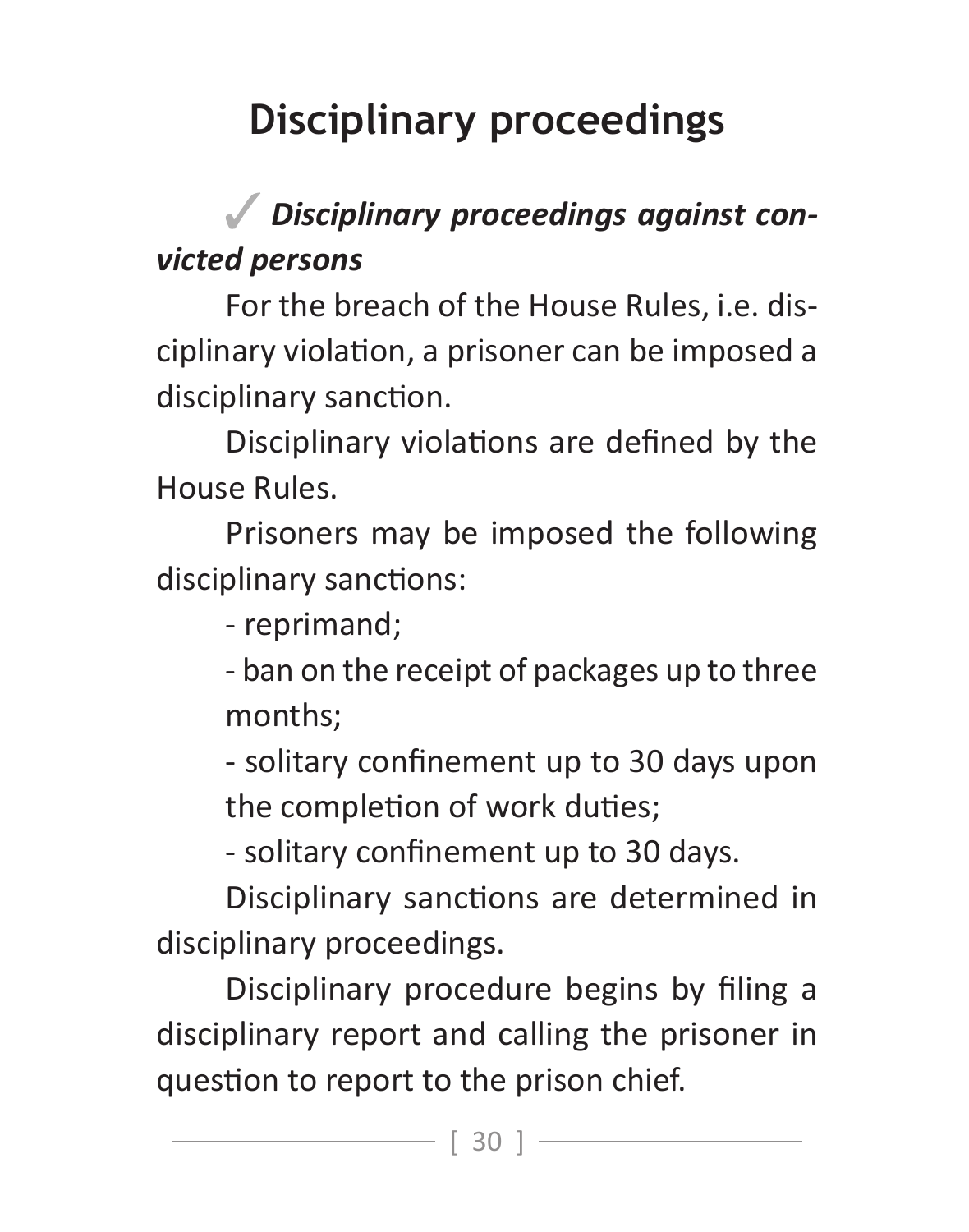Person against whom the proceedings have been initiated must be heard during a disciplinary procedure and must be familiar with the allegations in the disciplinary report before making a statement of their responsibility.

If the proceedings against a convicted person are conducted for a breach punishable by the measure of solitary confinement, they may at their own expense engage an attorney of their choice within 24 hours of the submission of disciplinary report.

If a convict does not ensure alegal representative from among attorneys, he/she may request to be represented in the disciplinary procedure by an official of the prison authorized to provide legal assistance.

Decision to impose disciplinary punishment must be in writing and reasoned and must be delivered to the person concerned.

Prisoner can file a complaint with the director of the Institution against the decision on disciplinary sanction. The complaint is lodged within three days of receiving the decision.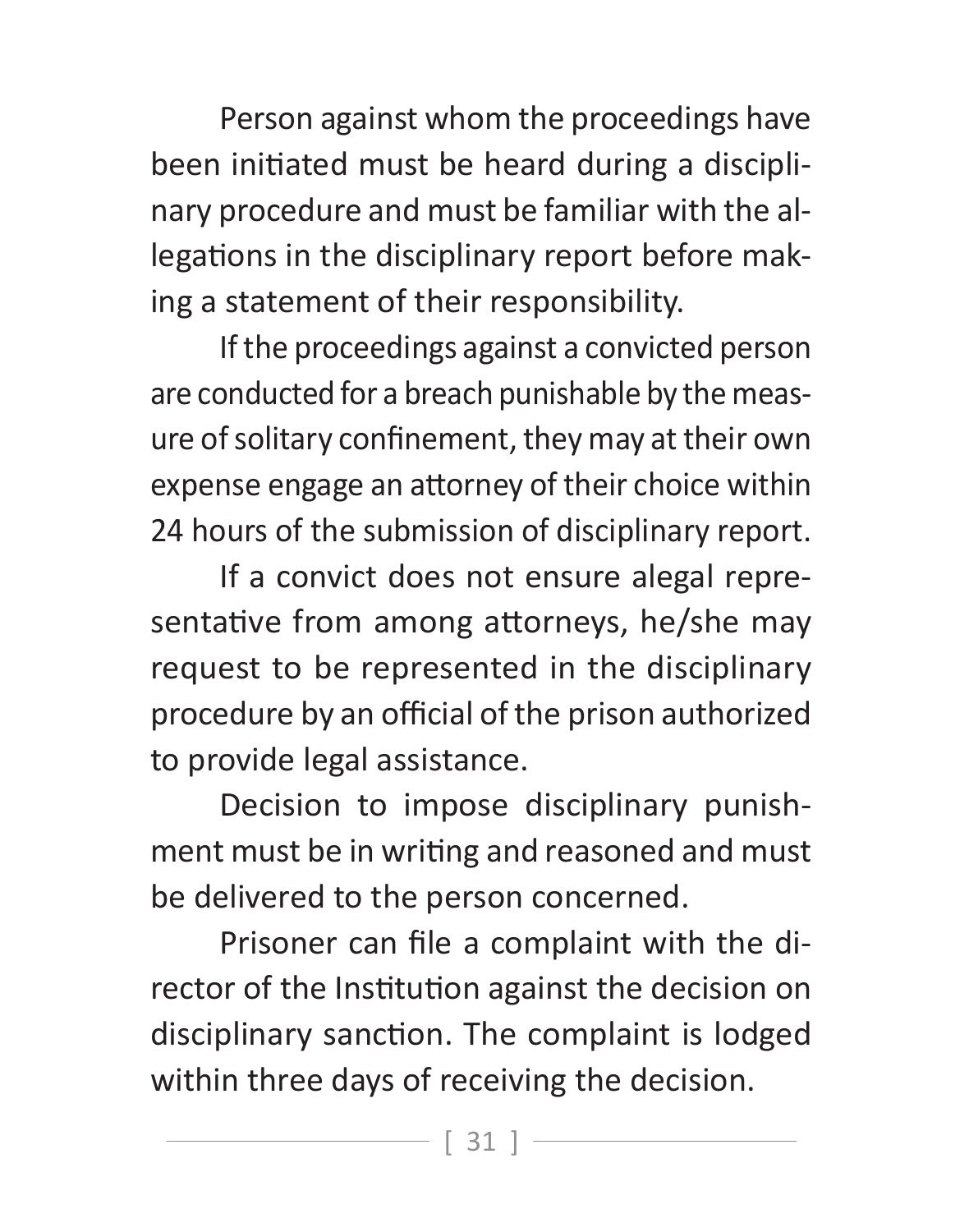Finally, if the prisoner is not satisfied with the director's decision on the complaint, he/ she may file a lawsuit before the Administrative Court of Montenegro.

#### *Disciplinary proceedings in custody*

For a disciplinary violation committed by a detained person, prison director or person authorized by him may impose a disciplinary measure of restriction of visits or solitary confinement up to 15 days.

Disciplinary violations are specified in the Ruleson a detailed manner of the enforcement of custody.

Decision to impose disciplinary punishment may be appealed to the investigating judge within 24 hours of the receipt of the decision.

## *Solitary confinement*

Disciplinary punishment of solitary confinement implies continuous stay of the pris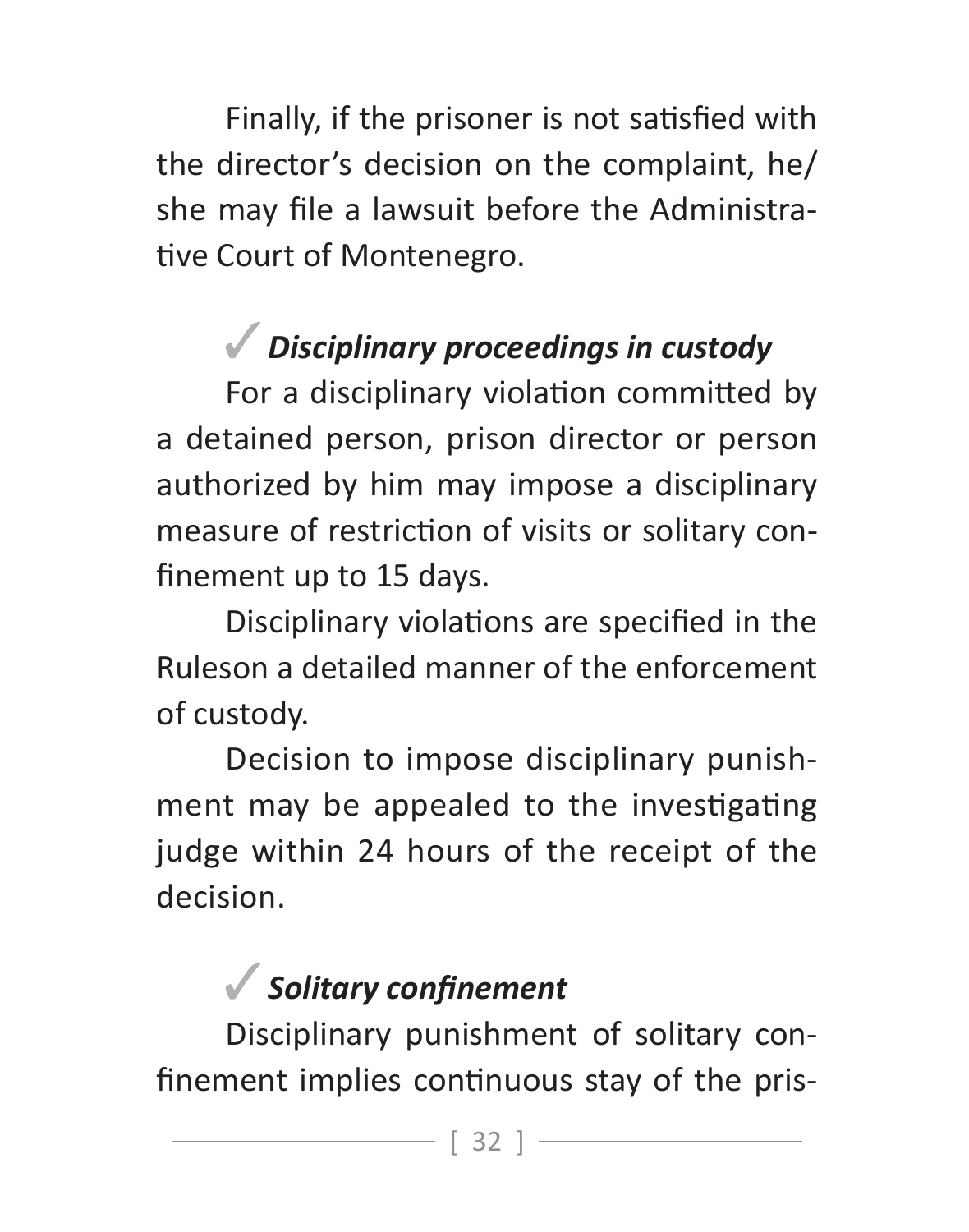oner in a designated room, with at least one hour stay in the fresh air daily.

While in solitary confinement, educator and physician visit the convicted person at least once a day.

Disciplinary measure of solitary confinement can not be enforced if it endangers the prisoner's health.

Enforcement of disciplinary punishment of solitary confinement shall cease if determined that the purpose of disciplinary sanction has been achieved or in the case of illness of the convicted person.

The right of a person in solitary confinement to receive visitors must not be abolished or limited.

While in solitary confinement, you have the right to read books and other materials.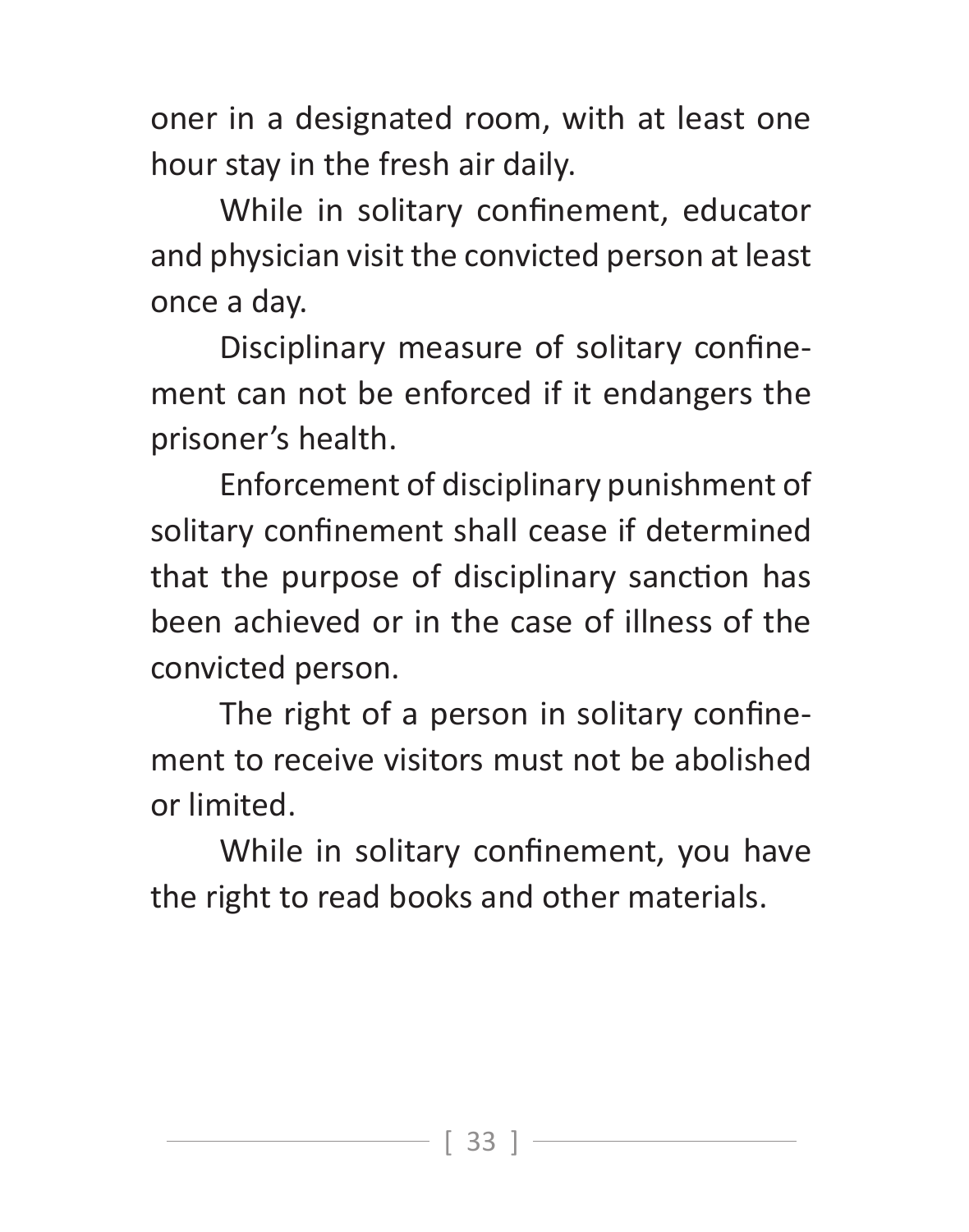## **Protection of the rights of prisoners**

#### *Complaints within the Institution*

If you believe that your rights relating to the enforcement of the sentence have been violated, or due to other irregularities, you have the right to file a complaint with the director of the Institution.

The complaint must be in writing and include a description of facts and actions due to which you feel that your rights have been violated or that you have been mistreated.

Complaint is inserted in the mailbox intended specifically for this purpose, located in the prison corridor, or it can be submitted to an authorized security, treatment or occupational officer.

If a person who wishes to file a complaint is illiterate, an authorized officer from the Treatment Sector helps them write the complaint or takes the complaint on record.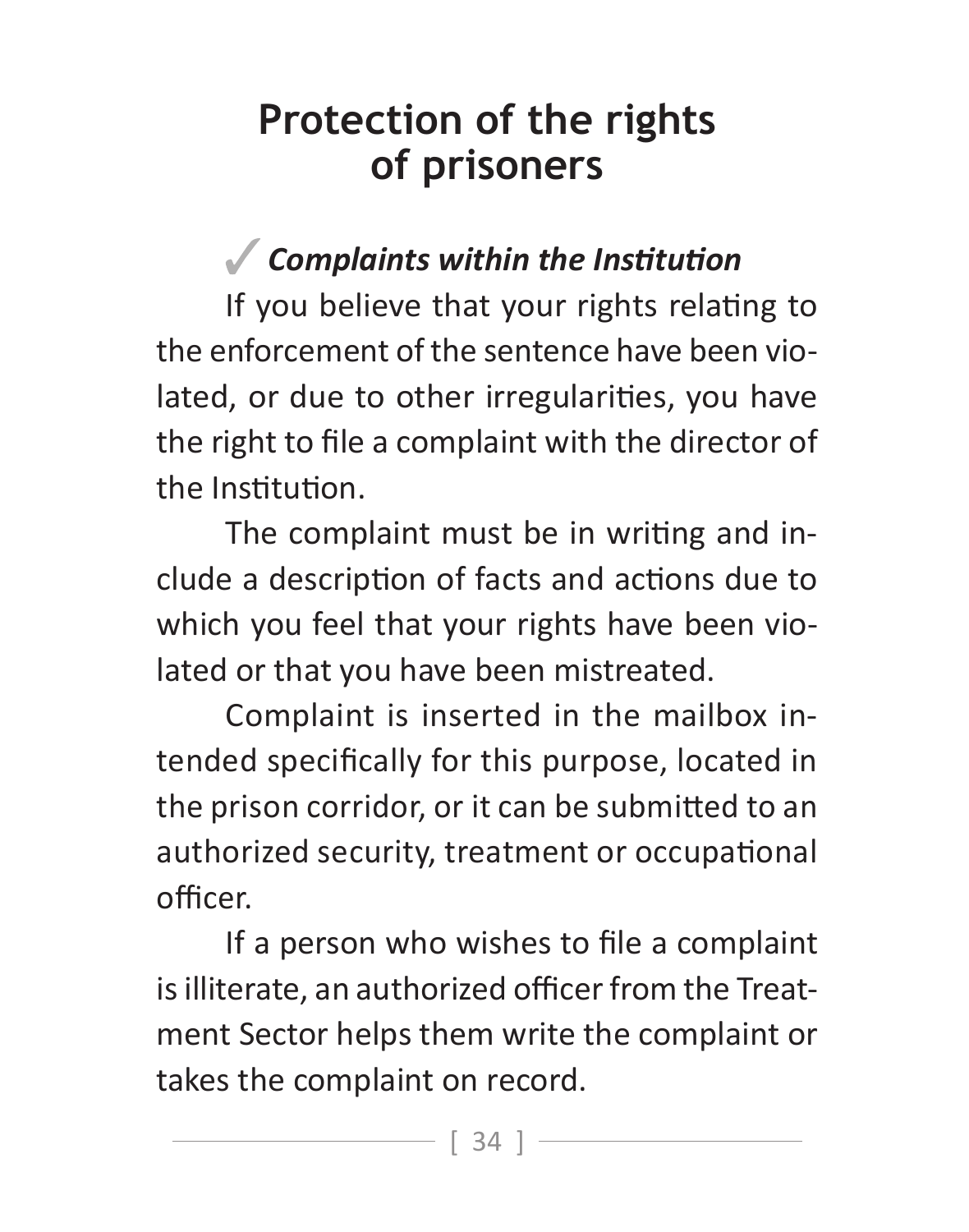In order to explain more precisely the subject of the complaint or to address the complaint directly, the convicted person may require to be heard by competent prison officials.

At the hearing prisoners must present themselves and present and explain theircomplaint.

After the hearing, head of the organizational unit shall immediately, if possible, announce his decision on the complaint, or no later then 48 hours, immediately informing the convicted person about it.

#### *Complaints to the Ministry of Justice*

The Ministry of Justice supervises the legality of the execution of prison sentences.

If you have been convicted, you can file a complaint to an authorized officer of the Directorate for the Execution of Criminal Sanctions of the Ministry of Justice regarding violation of law, relating to the legality of operations of the Institution.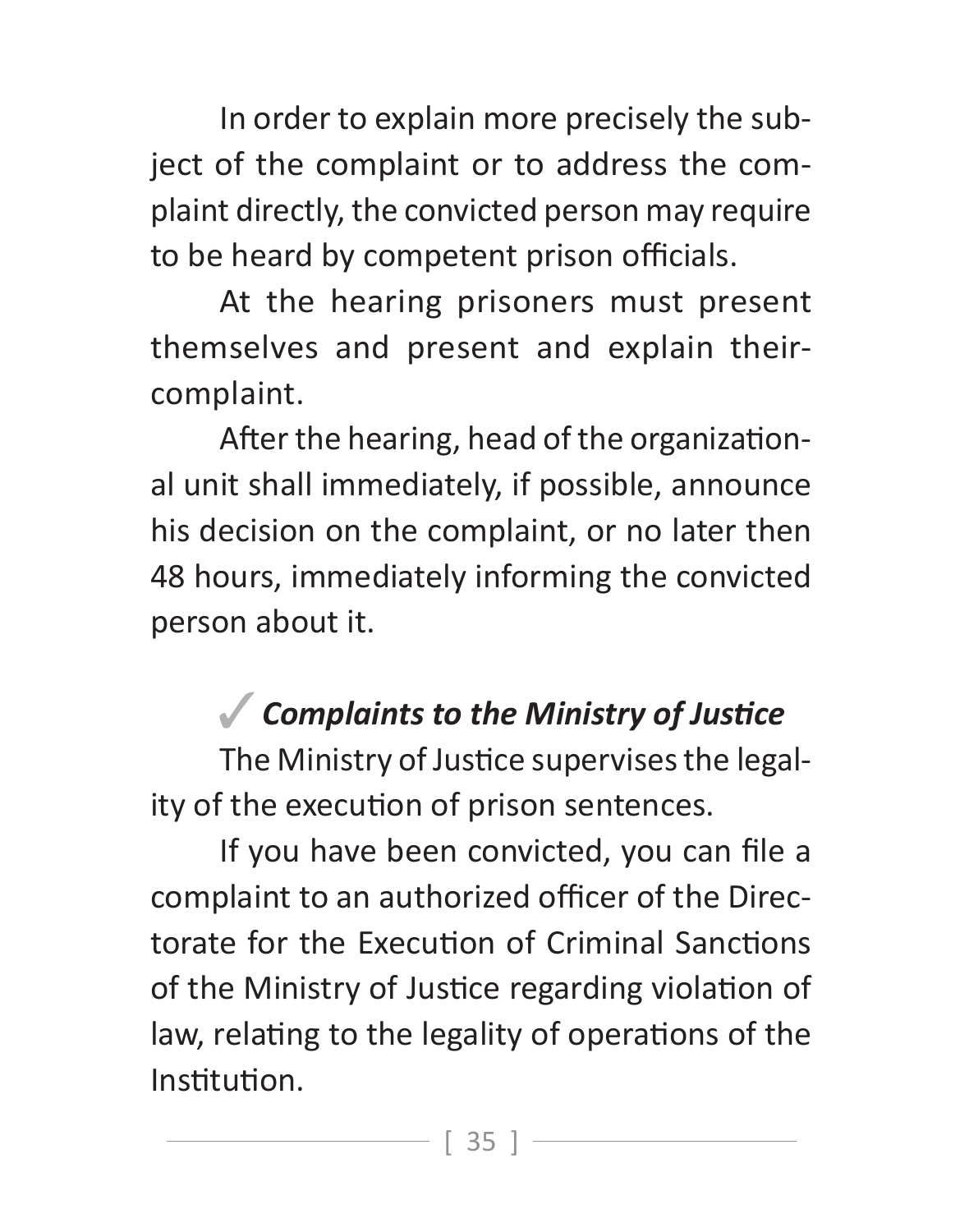*Complaints to the court president or judge who supervises the execution of custody*

President of the competent court or a judge designated by him/her supervises the execution of custody. If you are a detained person, you can file a complaint for violation of rights that occurred in custody to the aforesaid officials.

#### *Safeguards in the proceedings before the Administrative Court*

If a prisoner believes that the decision of IECS director has unlawfully restricted or violated any of his/her legal rights, the prisoner has the right to file a complaint before the Administrative Court. The complaint is filed shortly after the receipt of the decision. The Administrative Court shall decide on the complaint also shortly after receiving the complaint. Complaint delays the execution of the decision, except in cases when the safety of the convicted person or prison security is compromised.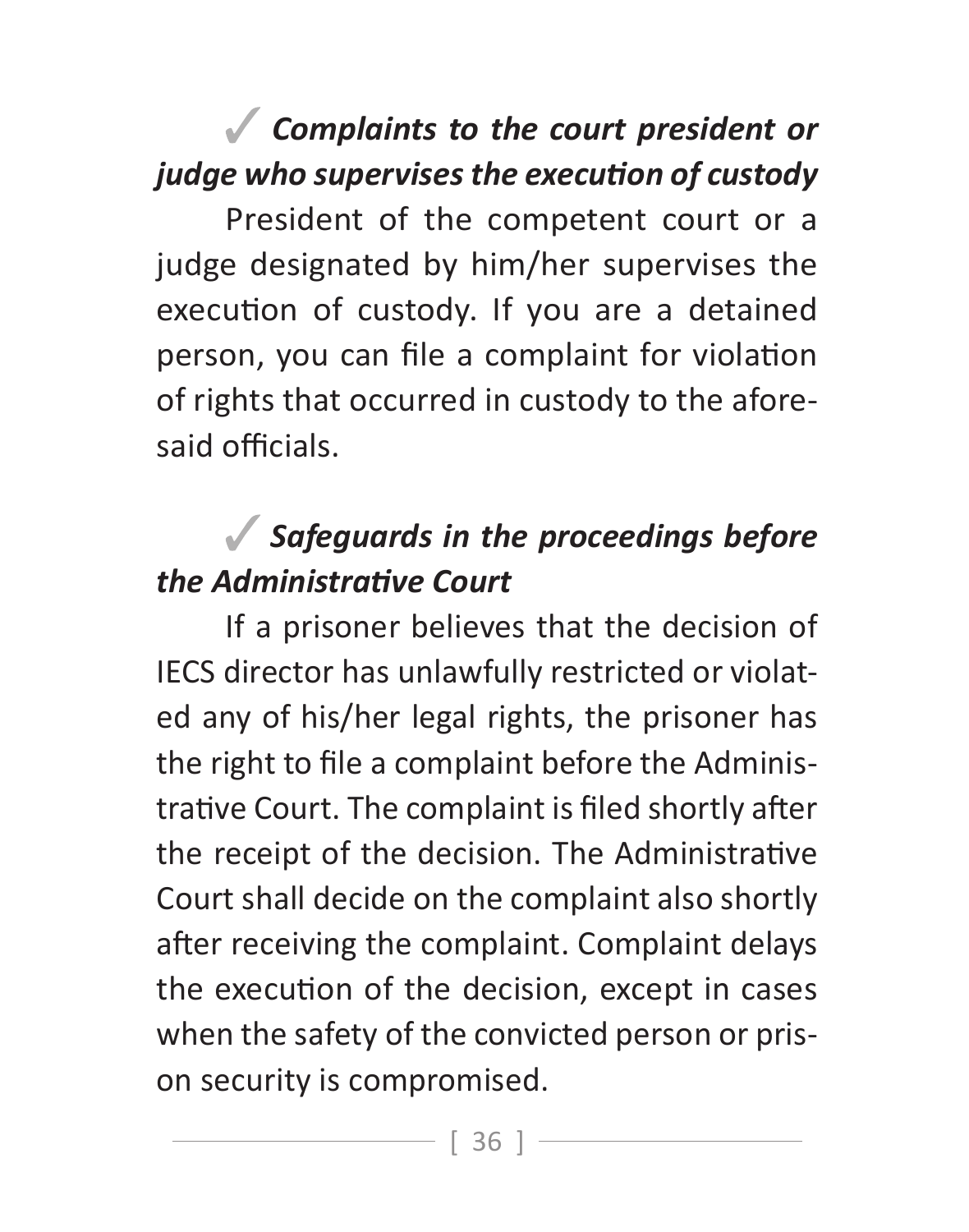#### *Safeguards in the procedure conducted by the Protector of Human Rights and Freedoms of Montenegro*

Prisoners can also submit a complaint to the Protector of Human Rights and Freedoms (Ombudsman), via the mailbox located in the prison corridor. Only the Ombudsman has the key to this mailbox, or his/her authorized officer.

The complaint must be in writing and include the name of the authority that is the subject of the complaint, description of the violation of human rights and freedoms and evidence supporting the complaint, information about the legal remedies used, the name and address of the complainant and an indication as to whether the complainant agrees to disclose his name in the procedure.

The complaint must be filed within six months from the date the prisoner has learned about the violation of human rights, and no later than one year after the violation occurred.

The procedure conducted by the Protector of Human Rights and Freedoms is precisely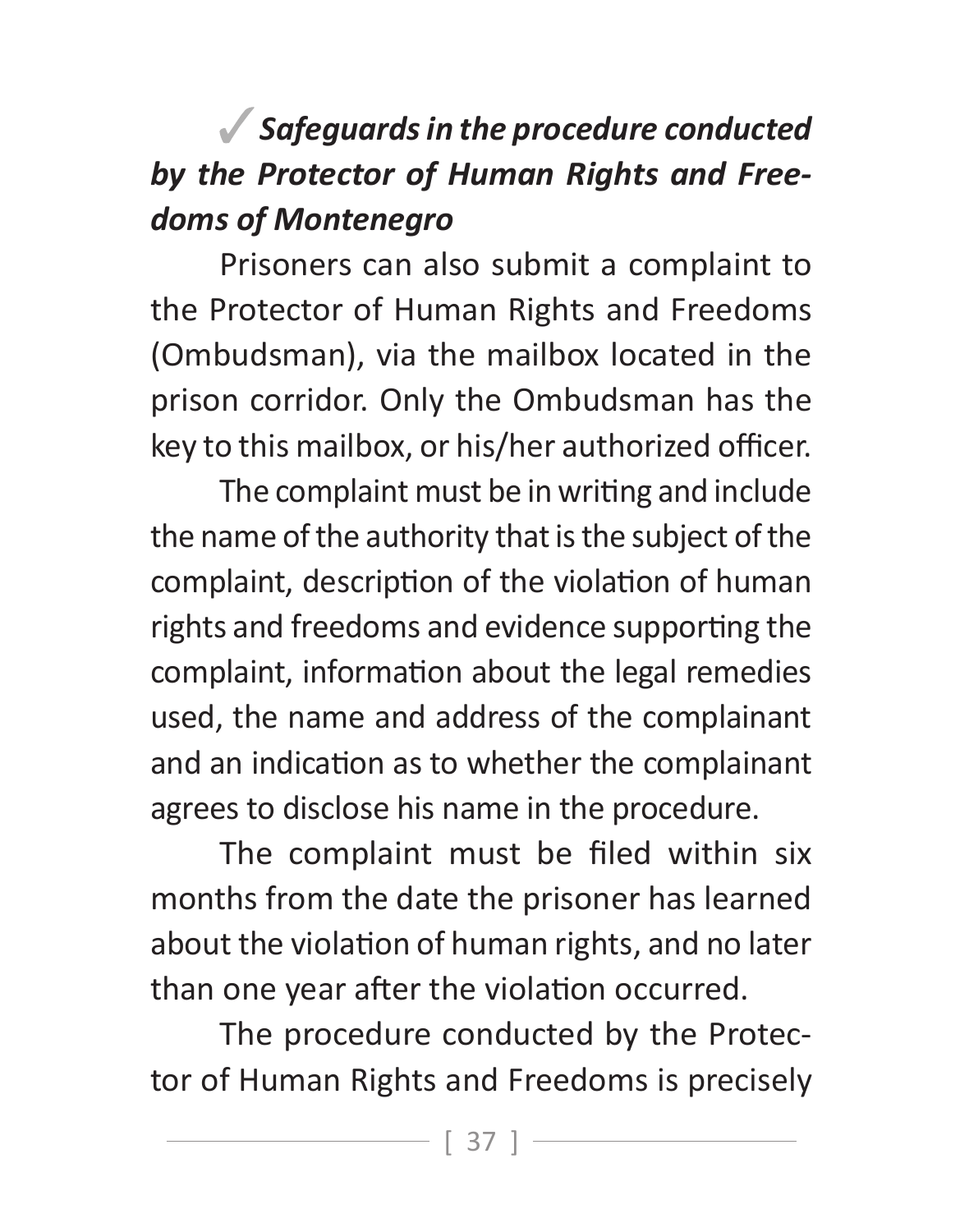defined by the Law on the Protector of Human Rights and Freedoms of Montenegro.

## *Judicial safeguards*

If you believe that a breach of a specific right occurred in relation to you or another prisoner, whereas the breach constitutes a criminal offense, you can file a criminal complaint with the state prosecutor through IECS Administration, i.e. prison security officer or officer in charge of the treatment.

Criminal complaint may also be filed through another person. For example, you can inform your relatives or your legal representative of a criminal offense during a visit, and they can notify the prosecutor's office.

The criminal complaint must state all the facts and evidence.

Criminal complaint can be filed to the police or the Ombudsman, who are then required to forward it to the relevant prosecutor's office.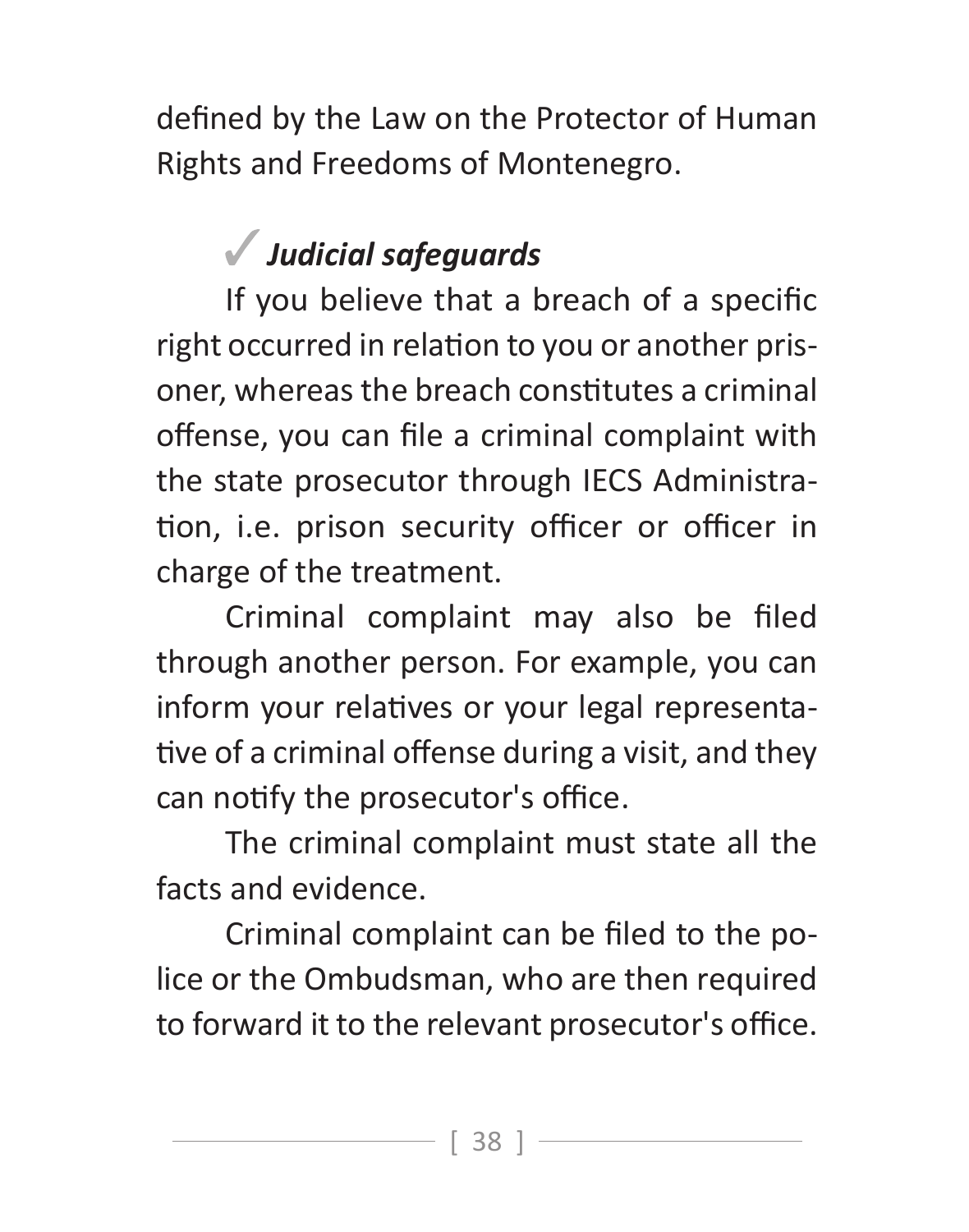